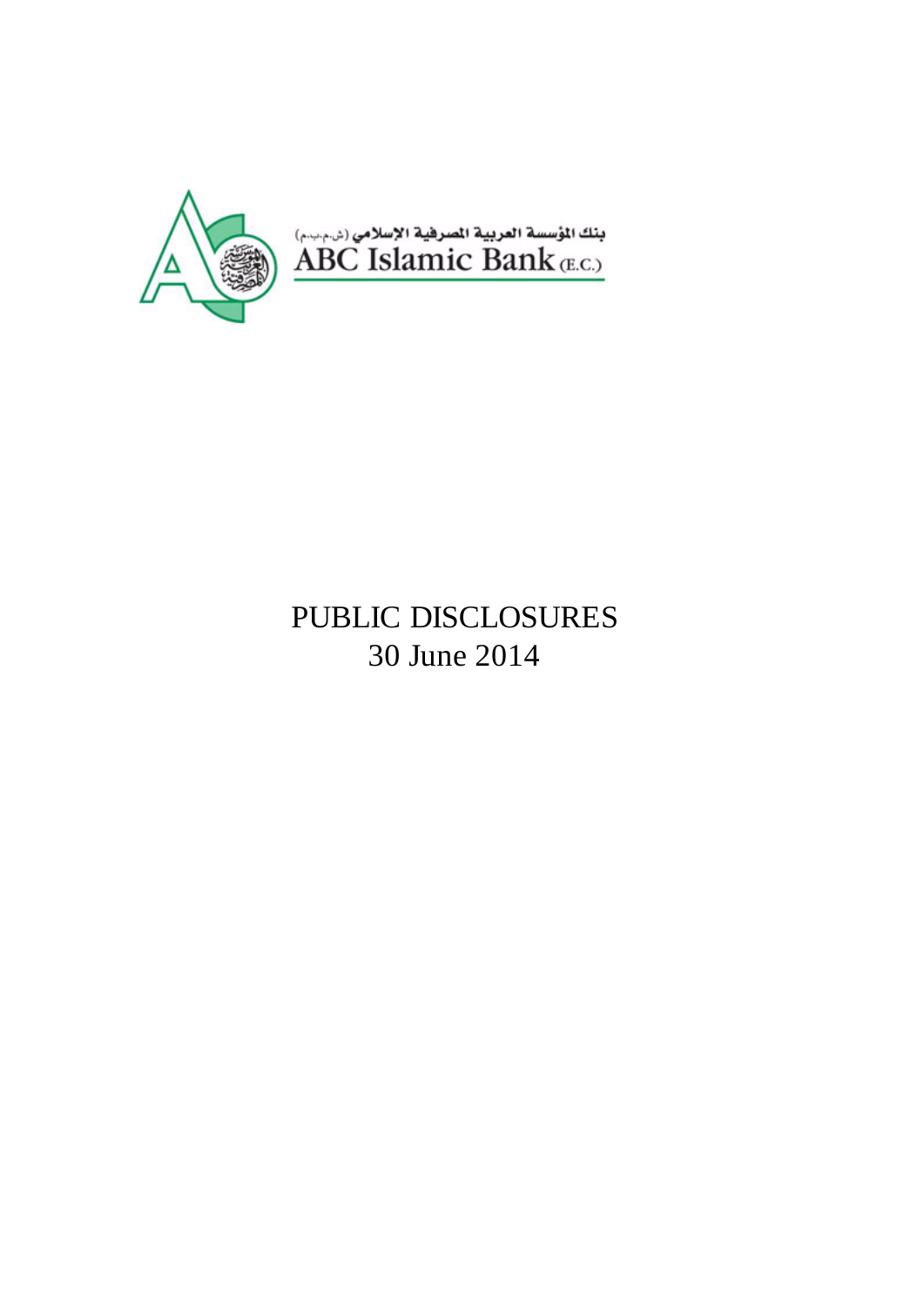# Table of contents

| 1. |      |                                                                                   |  |
|----|------|-----------------------------------------------------------------------------------|--|
| 2. |      |                                                                                   |  |
| 3. |      |                                                                                   |  |
| 4. |      |                                                                                   |  |
| 5. |      |                                                                                   |  |
| 6. |      |                                                                                   |  |
|    | 6.1  |                                                                                   |  |
|    | 6.2  |                                                                                   |  |
|    | 6.3  |                                                                                   |  |
| 7. |      |                                                                                   |  |
|    | 7.1  |                                                                                   |  |
|    | 7.2  |                                                                                   |  |
|    | 7.3  |                                                                                   |  |
|    | 7.4  |                                                                                   |  |
|    | 7.5  |                                                                                   |  |
|    | 7.6  |                                                                                   |  |
|    | 7.7  |                                                                                   |  |
|    | 7.8  |                                                                                   |  |
|    | 7.9  |                                                                                   |  |
|    | 7.10 |                                                                                   |  |
|    | 7.11 |                                                                                   |  |
|    | 7.12 |                                                                                   |  |
|    | 7.13 |                                                                                   |  |
|    | 7.14 |                                                                                   |  |
|    |      |                                                                                   |  |
| 8. |      |                                                                                   |  |
| 9  |      |                                                                                   |  |
|    | 9.1  |                                                                                   |  |
|    | 9.2  | Ageing analysis of non-performing / impaired Islamic financing and securities  26 |  |
|    | 9.3  |                                                                                   |  |
|    | 9.4  |                                                                                   |  |
|    | 9.5  |                                                                                   |  |
|    | 9.6  |                                                                                   |  |
|    | 9.7  |                                                                                   |  |
|    | 9.8  | Quantitative indicators of financial performance, position and liquidity risk  27 |  |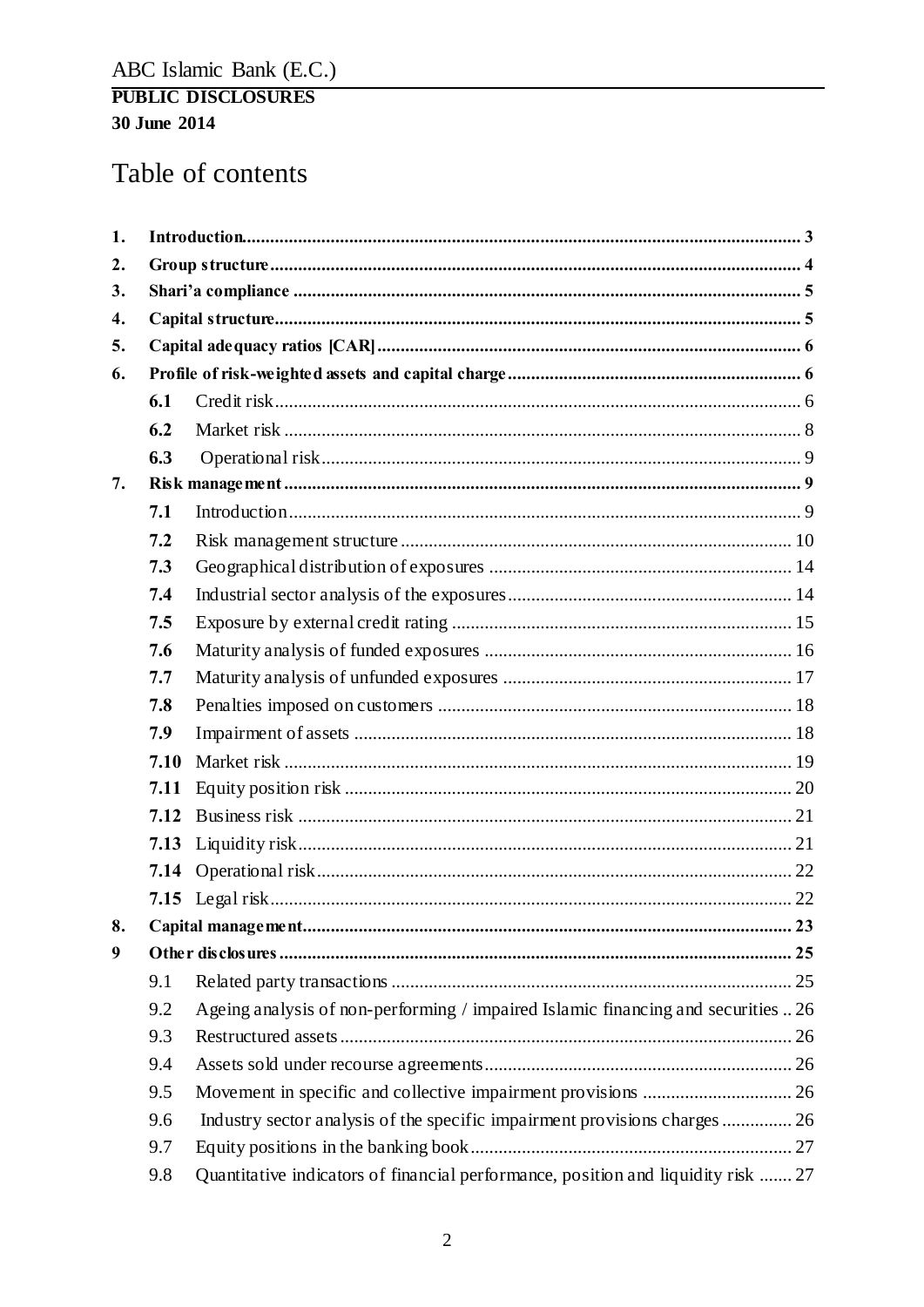# <span id="page-2-0"></span>**1. Introduction**

This document gathers together all the elements of the disclosures required under Pillar III, which are not covered in the interim condensed consolidated financial statements for the period ended 30 June 2014, and is organized as follows:

Firstly, it gives an overview of the approach taken by ABC Islamic Bank (E.C.) [the Bank] to Pillar I and provides the profile of the risk-weighted assets according to the "standard portfolio" as defined by the Central Bank of Bahrain [the CBB].

Secondly, an overview of risk management practices and framework at the Bank is presented with specific emphasis on credit, market and operational risks and the related monitoring processes and credit mitigation initiatives are set out.

Finally, this document provides all other disclosures required under the Public Disclosure Requirements Module of the CBB.

The disclosures are in addition to the interim condensed consolidated financial statements and are presented in accordance with the Financial Accounting Standards issued by the Accounting and Auditing Organisation for Islamic Financial Institutions [AAOIFI] and the relevant provisions of the CBB and Financial Institutions Law. For matters which are not covered by AAOIFI standards, the Bank and its subsidiary [together the Group] uses the International Financial Reporting Standards [IFRS] and other sections of the interim condensed consolidated financial statements. However, the credit risk exposures detailed here differ from the credit risk exposures reported in the interim condensed consolidated financial statements due to different methodologies applied respectively under Basel II and AAOIFI, primarily on account of the following:

- Under the Basel II framework, for credit-related contingent items, the nominal value is converted to an exposure through the application of a credit conversion factor (CCF). The CCF is at 20%, 50% or 100% depending on the type of contingent item, and is used to convert off-statement of financial position notional amounts into an equivalent statement of financial position exposure. In the consolidated financial statements, the nominal values of creditrelated contingent items are considered off-statement of financial position.
- Under this section, the credit exposures are classified as per the 'Standard Portfolio' approach set out in the CBB's Basel II capital adequacy framework covering the 'Standardised Approach' for credit risk. In the case of guaranteed exposures, the exposures would normally be reported based on the guarantor. However, in the consolidated financial statements the assets are presented based on asset class (i.e Islamic financing facilities, securities, etc.).
- Eligible collateral is taken into consideration in arriving at the net exposure under the Basel II framework, whereas collateral is not netted in the consolidated financial statements.
- Equity investments are considered at cost under the Basel II framework, whereas they are considered at fair value in the consolidated financial statements.
- Under the Basel II framework, certain items are considered as a part of the regulatory capital base, whereas these items are netted off against assets in the consolidated financial statements.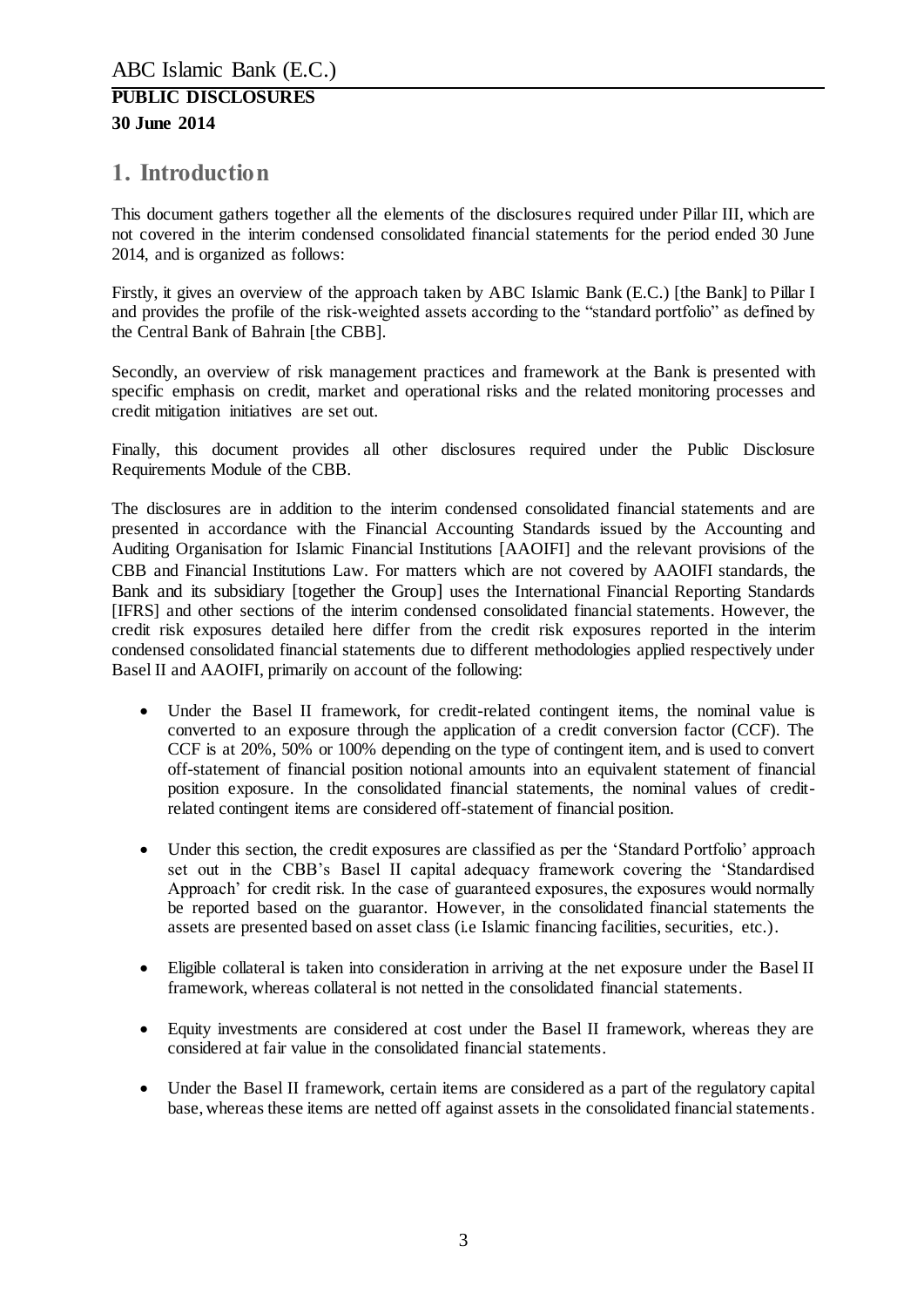# <span id="page-3-0"></span>**2. Group structure**

The Bank is an exempt joint stock company incorporated in the Kingdom of Bahrain on 10 December 1985 and registered with the Ministry of Industry and Commerce under commercial registration number 16864. The Group operates under a wholesale Islamic banking licence issued by the CBB and are engaged in financial trading in accordance with the teachings of Islam [Shari'a].

Arab Banking Corporation B.S.C. [ABC], which operates under a wholesale banking licence issued by the CBB, holds 100% of the share capital of the Bank.

The consolidated financial statements and capital adequacy regulatory reports of the Group have been prepared and consolidated on a consistent basis.

The ownership in the subsidiary as at 30 June 2014 is as follows:

|                      | Nature of          |                          | Amount and % of     |
|----------------------|--------------------|--------------------------|---------------------|
| <b>Name</b>          | <b>business</b>    | Country of incorporation | holding             |
| ABC Clearing Company | Islamic Investment | Cayman Islands           | US\$ 2,000 and 100% |
|                      | Company            |                          | management shares   |

Whilst the Board of Directors [BOD] supervise the overall activities of the Bank, the BOD, Audit Committee, Risk Committee and the Nomination, Compensation and Corporate Governance Committee are tasked with overseeing the respective areas. The following chart shows the organisational structure of the Bank, including the reporting lines to the various BOD committees.



The Bank has in place comprehensive policies regarding the remuneration and benefits provided to members of the BOD and its committees, senior management and staff. With regard to directors, compensation comprises fixed annual remuneration and related expenses, while for senior management and staff, compensation comprises a number of fixed elements, covering salary, allowances and benefits, in addition to variable, performance-related elements.

The Group is committed to best practice Corporate Governance Principles and Guidelines and as such, communicates all relevant information to its stakeholders punctually and clearly through a variety of channels, including a well-maintained website.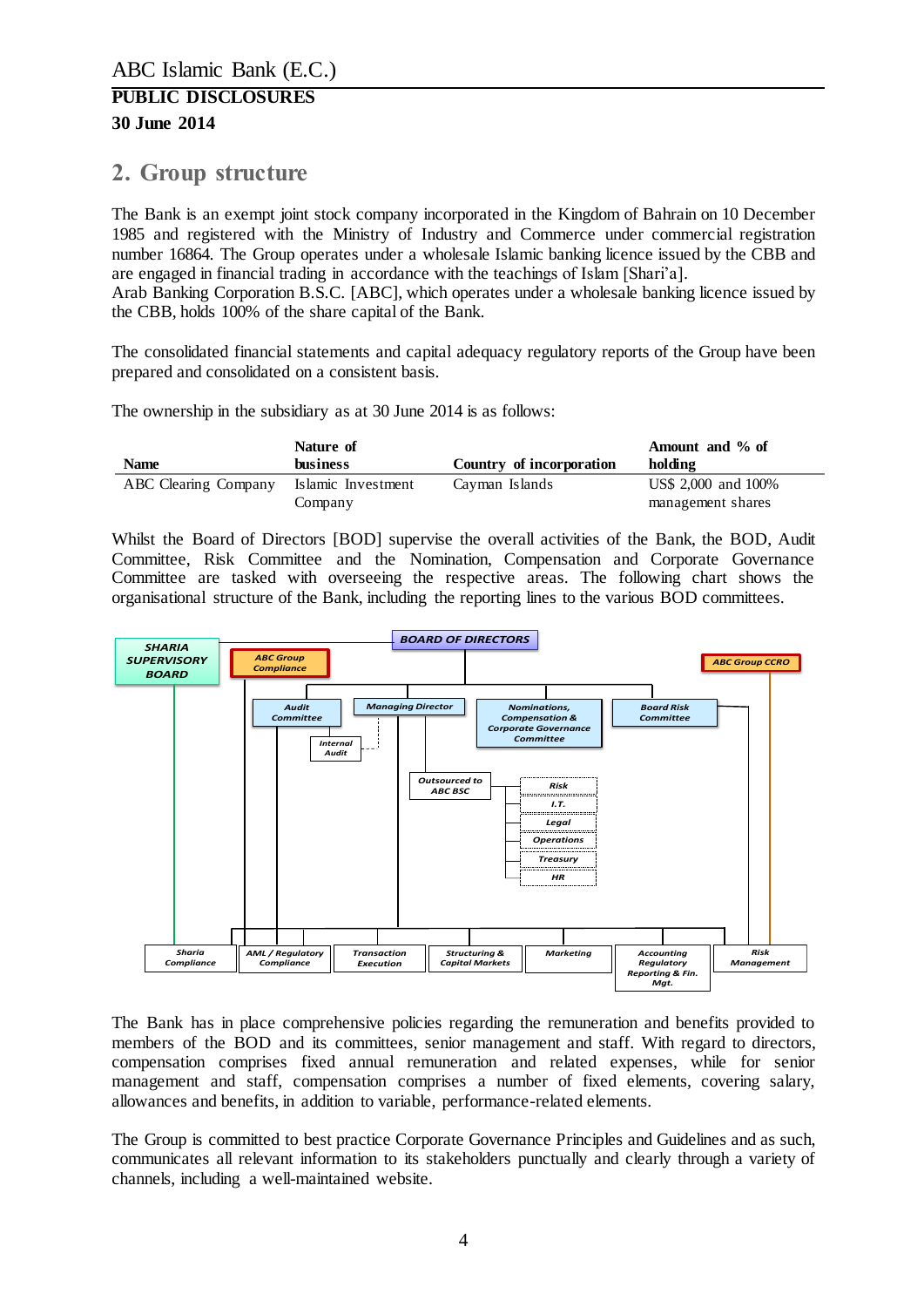# <span id="page-4-0"></span>**3. Shari'a compliance**

Shari'a compliance risk is an operational risk facing Islamic banks which may lead to non-recognition of income, reputational loss and resulting franchise risk on grounds of non-Shari'a compliance. To manage such risks, the Shari'a Compliance Officer of the Group has been tasked to conduct regular Shari'a compliance reviews to ensure that documentation, procedures and execution of transactions are in accordance with the Shari'a Standards issued by AAOIFI and Shari'a rules and principles as determined by the SSB. The results of such reviews are regularly reported to the SSB. Cases of Shari'a non-compliance (if any) are thoroughly investigated to establish their causes and to introduce adequate controls to avoid their recurrence in the future.

Shari'a non-compliant earnings during the period amounted to \$5 thousand. It mainly represents penalty fees received from customers for making late payments. Such amounts are kept in a special suspense account and disposed of to charitable causes.

The Shari'a Supervisory Board (the "SSB") of ABC Islamic bank and its subsidiary (together the "Group") consists of three Islamic scholars (Chairman and two members). The SSB meets periodically or as and when there is a need to hold a meeting. The members receive a fixed sum of money as attendance fee for every meeting they attend, in addition to a fixed amount paid annually to each member as remuneration, irrespective of the number of meetings held during the year or the financial results of the Group.

# <span id="page-4-1"></span>**4. Capital structure**

The Group's capital base comprises of (a) Tier 1 capital which includes share capital, reserves and retained earnings, and (b) Tier 2 capital which consists of the current year profit and unrealized gains arising from fair valuing equities.

The issued and paid-up share capital of the Bank was US\$ 132.5 million at 30 June 2014, comprising of 1,325,000 shares of US\$ 100 each.

The Group's capital base of US\$ 255.6 million comprises Tier 1 capital of US\$ 247.8 million and Tier 2 capital of US\$ 7.8 million as detailed below:

| <b>Breakdown of capital base</b>                    |        |        |              |
|-----------------------------------------------------|--------|--------|--------------|
| US\$ million                                        | Tier 1 | Tier 2 | <b>Total</b> |
| Issued and fully paid ordinary shares               | 132.5  |        | 132.5        |
| Legal / statutory reserves                          | 16.1   |        | 16.1         |
| Retained profit brought forward                     | 99.2   |        | 99.2         |
| Profit for the period                               |        | 7.5    | 7.5          |
| Unrealized gains arising from fair valuing equities |        | 0.3    | 0.3          |
| Capital base                                        | 247.8  | 7.8    | 255.6        |
| Risk weighted assets [RWA]                          |        |        |              |
| Credit risk                                         |        |        | 1,036.5      |
| Market risk                                         |        |        |              |
| Operational risk                                    |        |        | 31.7         |
|                                                     |        |        | 1,068.2      |
| Tier 1 ratio                                        |        |        | $23.2\%$     |
| Capital adequacy ratio                              |        |        | 23.9%        |

5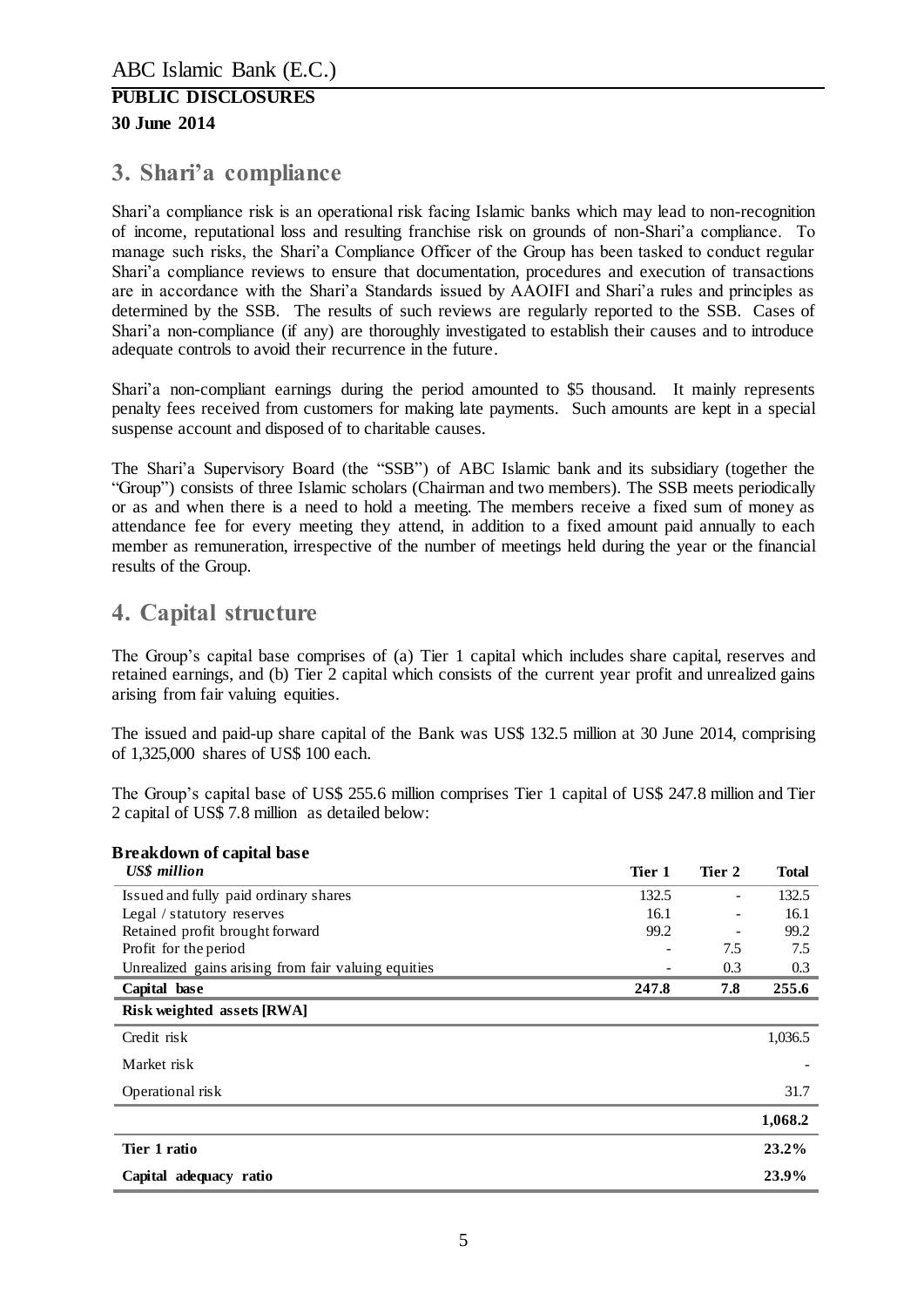# <span id="page-5-0"></span>**5. Capital adequacy ratios [CAR]**

The purpose of capital management at the Group is to ensure the efficient utilisation of capital in relation to business requirements and growth, risk profile and shareholders' returns and expectations. The Group manages its capital structure and makes adjustments to it in the light of changes in economic conditions and the risk characteristics of its activities. In order to maintain or adjust the capital structure, the Group may issue capital / Tier 2 securities and / or adjust the amount of dividend payment to shareholders. No changes have been made in the objectives, policies and processes of the Group from the previous years.

The Group's total capital adequacy ratio as at 30 June 2014 was 23.9% compared with the minimum regulatory requirement of 12%. The Tier 1 ratio was 23.2% for the Group. The Group ensures adherence to the CBB's requirements by monitoring its capital adequacy against higher internal limits.

# <span id="page-5-1"></span>**6. Profile of risk-weighted assets and capital charge**

The Group has adopted the standardised approach for credit, market and operational risks for regulatory reporting purposes. The Group's risk-weighted capital requirements for credit, market and operational risks are given below:

### <span id="page-5-2"></span>**6.1 Credit risk**

#### **i) Definition of exposure classes per Standard Portfolio**

The Group has a diversified funded and unfunded credit portfolio. The exposures are classified as per the Standard Portfolio approach mentioned under the CBB's Basel II capital adequacy framework covering the standardised approach for credit risk.

The descriptions of the counterparty classes along with the risk weights to be used to derive the riskweighted assets are as follows:

#### **a. Claims on sovereigns**

These pertain to exposures to governments and their central banks. Claims on Bahrain and GCC sovereigns are risk weighted at 0%. Claims on all other sovereigns are given a risk weighting of 0% where such claims are denominated and funded in the relevant domestic currency of that sovereign. Claims on sovereigns, other than the aforementioned, are riskweighted based on their credit ratings.

#### **b. Claims on public sector entities [PSEs]**

Listed Bahrain PSEs are assigned 0% risk weight. Other sovereign PSEs, in the relevant domestic currency and for which the local regulator has assigned risk weight as 0%, are assigned 0% risk weight by the CBB. PSEs other than the aforementioned are risk-weighted based on their credit ratings.

#### **c. Claims on multilateral development banks [MDBs]**

All MDBs are risk-weighted in accordance with their credit rating, except for banks part of the World Bank Group which is risk-weighted at 0%.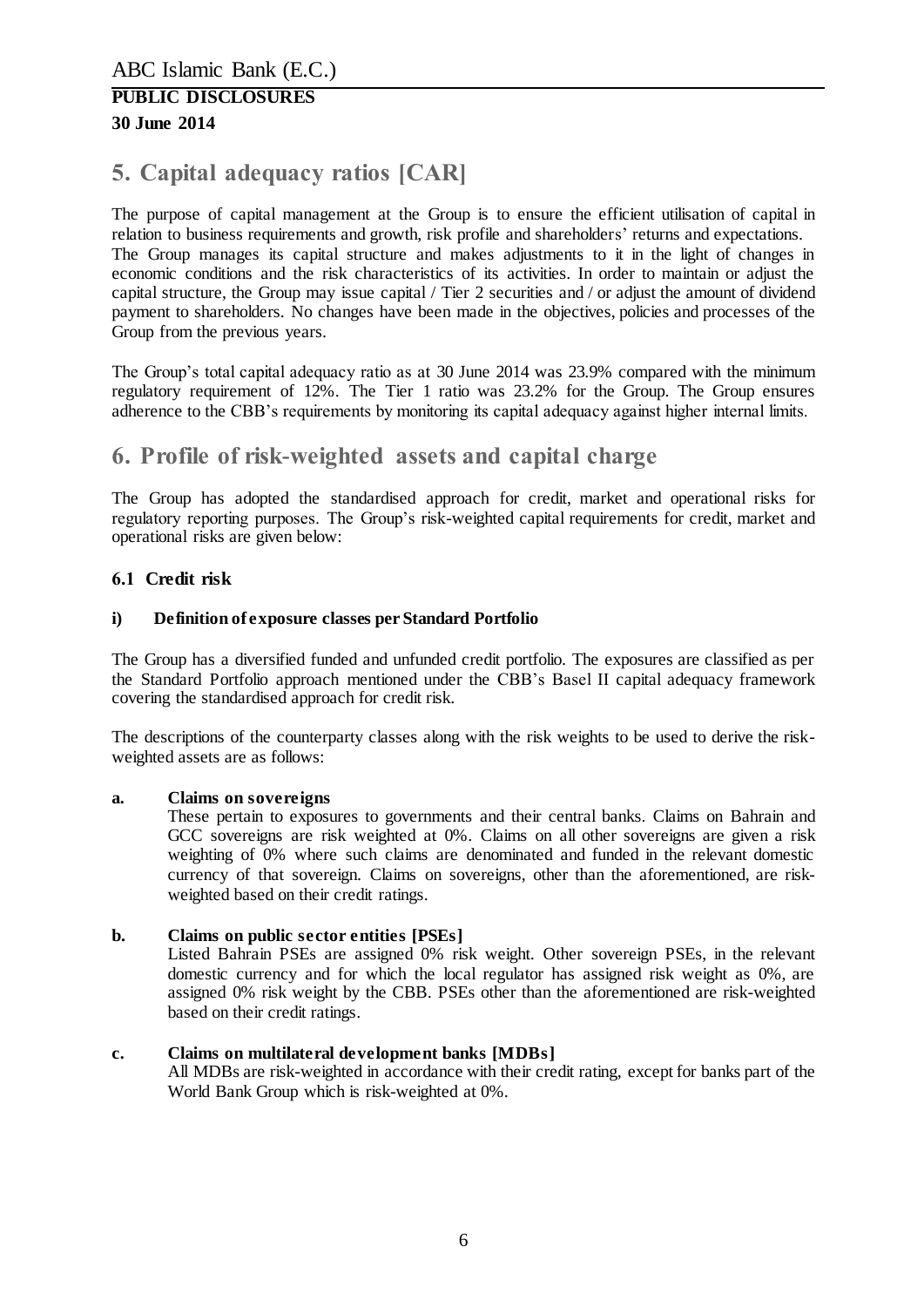#### **d. Claims on banks**

Claims on banks are risk-weighted based on the ratings assigned to them by external rating agencies. However, short term claims on locally incorporated banks may be assigned a risk weighting of 20% where such claims on the banks are of an original maturity of three months or less and the claims are denominated and funded in either Bahraini Dinars or US Dollars.

Preferential risk weights that are one category more favourable than the standard risk weighting are assigned to claims on foreign banks licensed in Bahrain of an original maturity of three months or less denominated and funded in the relevant domestic currency. Such preferential risk weights for short-term claims on banks licensed in other jurisdictions are allowed only if the relevant supervisor also allows this preferential risk weighting to short-term claims on its banks.

No claim on an unrated bank would receive a risk weight lower than that applied to claims on its sovereign of incorporation.

#### **e. Claims on corporates**

Claims on corporates are risk-weighted based on credit ratings. Risk weights for unrated corporate claims are assigned at 100%.

#### **f. Past due exposures**

The unsecured portion of any facility (other than a qualifying residential mortgage facility) that is past due for more than 90 days, net of specific provisions (including partial writeoffs), is risk-weighted as follows:

- 150% risk weight when specific provisions are less than 20% of the outstanding amount of the facility.
- **100%** risk weight when specific provisions are greater than 20% of the outstanding amount of the facility.

#### **g. Equity portfolios**

Investments in listed equities are risk-weighted at 100% while unlisted equities are risk weighted at 150%.

#### **h. Project finance exposures**

Exposures on project finance are risk-weighted according to the Regulatory Slotting Criteria, in which the risk weighting ranges between 70% and 250%.

#### **i. Other exposures**

These are risk-weighted at 100%.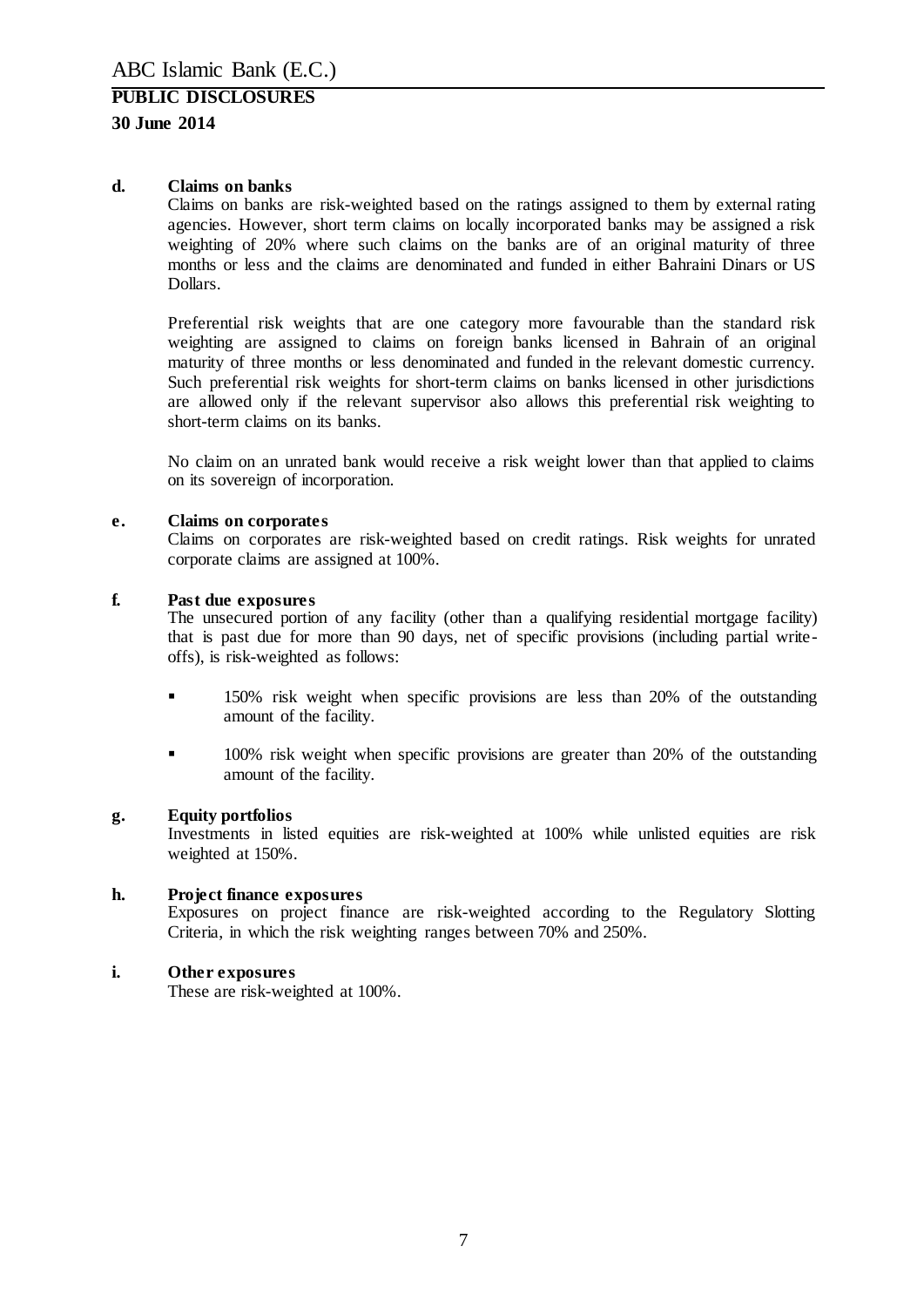| <b>US\$</b> Thousands | Gross<br>credit exposure | <b>Funded</b><br><b>Exposure</b> | Un-Funded<br><b>Exposure</b> | Risk-<br>weighted<br>assets for<br><b>Funded</b><br><b>Exposures</b> | Risk-<br>weighted<br>assets for<br>Un-Funded<br><b>Exposures</b> | <b>Total Risk</b><br>Weighted<br>Assets | Capital<br>Charge<br>$(12\%)$ |
|-----------------------|--------------------------|----------------------------------|------------------------------|----------------------------------------------------------------------|------------------------------------------------------------------|-----------------------------------------|-------------------------------|
| Sovereigns            | 71.192                   | 71.192                           |                              | 19.624                                                               | ٠                                                                | 19.624                                  | 2,355                         |
| Claims on banks       | 459.848                  | 459,227                          | 621                          | 298,911                                                              | ٠                                                                | 298,911                                 | 35,869                        |
| Claims on Corporates  | 614.129                  | 550.543                          | 63.586                       | 523.436                                                              | 63.586                                                           | 587.022                                 | 70,443                        |
| Past due exposures    | 33.460                   | 33.460                           | $\overline{\phantom{0}}$     | 16,730                                                               | ٠                                                                | 16.730                                  | 2,008                         |
| Project finance       | 160.350                  | 160.350                          | $\overline{\phantom{a}}$     | 112,245                                                              | ٠                                                                | 112.245                                 | 13,469                        |
| Other                 | 1.944                    | 1.944                            |                              | 1.944                                                                | ٠                                                                | 1,944                                   | 233                           |
| <b>Total</b>          | 1,340,923                | 1,276,716                        | 64,207                       | 972,890                                                              | 63,586                                                           | 1,036,476                               | 124,377                       |

#### **ii) Credit exposure and risk-weighted assets**

Since the period end position is representative of the risk positions of the Group during the year, average gross exposures are not disclosed separately.

Breakdown of capital requirements for credit risk per type of Islamic financing contract is as follows:

| <b>US\$</b> Thousands    |                          |                           |                              | Risk-                                                       | Risk-                                                          |                                         |                            |
|--------------------------|--------------------------|---------------------------|------------------------------|-------------------------------------------------------------|----------------------------------------------------------------|-----------------------------------------|----------------------------|
| <b>Type of Financing</b> | Gross credit<br>exposure | Funded<br><b>Exposure</b> | Un-Funded<br><b>Exposure</b> | weighted<br>assets for<br><b>Funded</b><br><b>Exposures</b> | weighted<br>assets for<br><b>Un-Funded</b><br><b>Exposures</b> | <b>Total Risk</b><br>Weighted<br>Assets | Capital<br>Charge<br>(12%) |
| Murabaha                 | 703,902                  | 660,976                   | 42,926                       | 569,488                                                     | 42,926                                                         | 612.414                                 | 73,490                     |
| Ijara                    | 289,488                  | 289,488                   | $\overline{\phantom{a}}$     | 199,170                                                     |                                                                | 199,170                                 | 23,900                     |
| Ijara Rec                | 833                      | 833                       | $\overline{\phantom{a}}$     | 701                                                         | ۰                                                              | 701                                     | 84                         |
| Sukuk                    | 253,075                  | 253,075                   | ٠                            | 135,290                                                     | -                                                              | 135,290                                 | 16,235                     |
| Mudaraba                 | 60,003                   | 60,003                    | $\overline{\phantom{a}}$     | 60,003                                                      | ٠                                                              | 60,003                                  | 7,200                      |
| <b>Equity</b>            | 2.244                    | 2.244                     | $\overline{\phantom{m}}$     | 2.244                                                       |                                                                | 2.244                                   | 269                        |
| LC                       | 21,281                   |                           | 21,281                       |                                                             | 20,660                                                         | 20,660                                  | 2,479                      |
| Other                    | 10.097                   | 10.097                    | -                            | 5.994                                                       |                                                                | 5.994                                   | 719                        |
| <b>Total</b>             | 1,340,923                | 1,276,716                 | 64,207                       | 972,890                                                     | 63,586                                                         | 1,036,476                               | 124,377                    |

### <span id="page-7-0"></span>**6.2 Market risk**

The Group, with assistance from ABC, minimizes its market risk through:

- (i) match-funding its assets to reduce its profit rate risk;
- (ii) not taking commodity price risk by squaring position on transaction by transaction basis;
- (iii) funding exposures in the same currency and, hence, avoiding any foreign exchange currency risk; and
- (iv) maintaining no sukuk trading position.

Accordingly, the Group maintains no capital charge for market risk.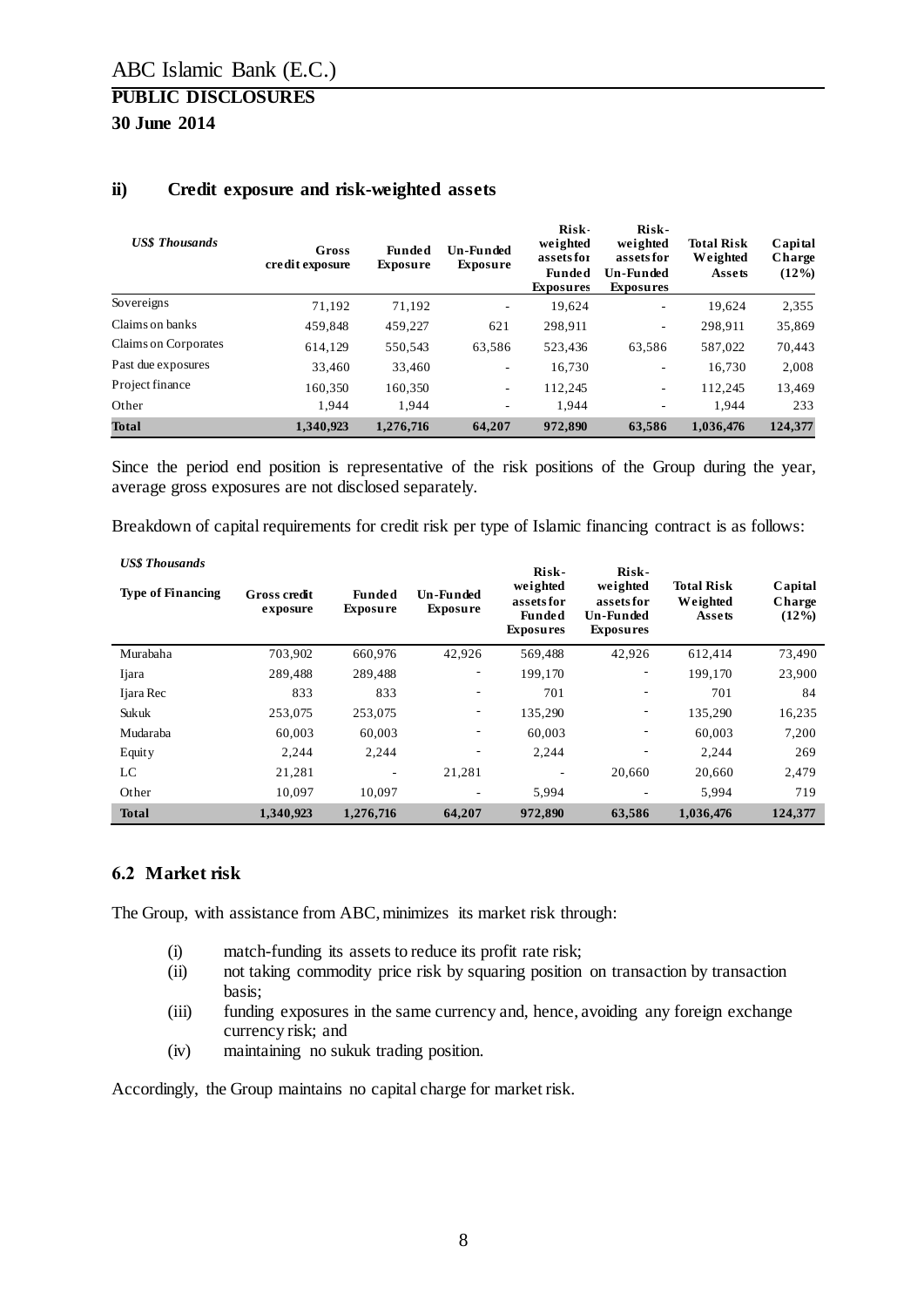# <span id="page-8-0"></span>**6.3 Operational risk**

In accordance with the standardised methodology, the risk weight with respect to operational risk is US\$ 31.7 million, with minimum capital requirement of US\$ 3.8 million (at 12%). This capital charge was computed by categorising the Group's activities into two business lines (out of the eight business lines defined by the Basel II framework) and multiplying the business line's three-year average gross income by a pre-defined beta factor.

#### **Indicators of operational risk exposures:**

| Gross income US\$ thousands                           | 10.714 |
|-------------------------------------------------------|--------|
| Amount of non-Shari'a compliant income US\$ thousands |        |
| Number of Shari'a violations                          | Nil    |

# <span id="page-8-1"></span>**7. Risk management**

## <span id="page-8-2"></span>**7.1 Introduction**

Risk is inherent in the Group's activities and is managed through a process of ongoing identification, measurement and monitoring, subject to risk limits and other controls. The Group is exposed to credit risk, market risk, liquidity risk, operational risk, legal and strategic risk, as well as other forms of risk inherent in its financial operations.

Over the last few years, ABC has invested heavily into developing a comprehensive and robust risk management infrastructure. This includes risk identification processes under credit, market and operational risk spectrums, risk measurement models and rating systems, as well as a strong business process to monitor and control these risks. Figure 1 outlines the various congruous stages of the risk process.

### *Figure 1:*

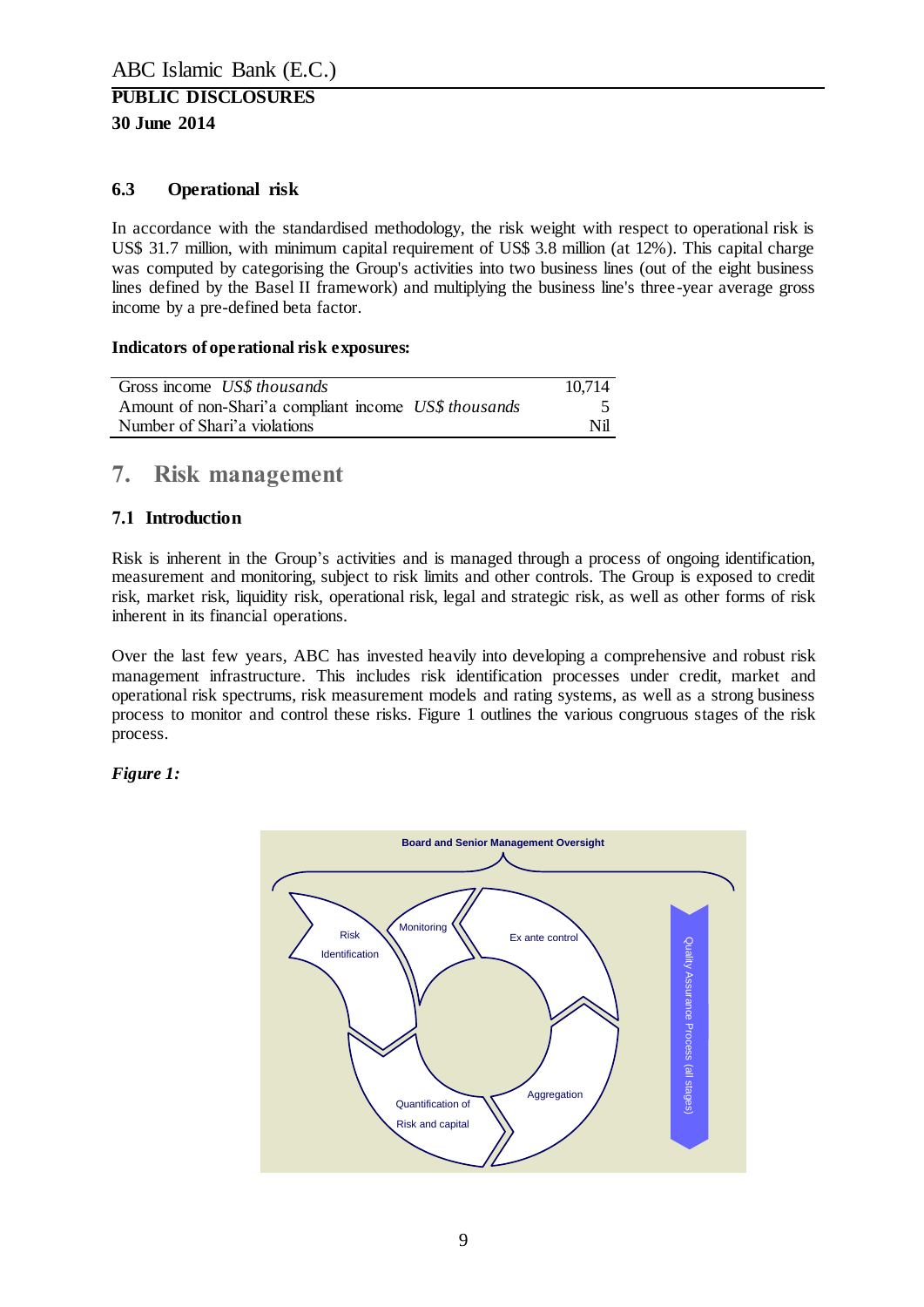#### <span id="page-9-0"></span>**7.2 Risk management structure**

ABC's Executive Management is responsible for implementing the risk strategy / appetite and policy guidelines set by the Board Risk Committee [BRC], including the identification and evaluation on a continuous basis of all significant risks to the business and the design and implementation of appropriate internal controls to minimise them. This is done through the BRC, senior management committees and the Credit & Risk Group of the Head Office, as follows:





Within the broader governance infrastructure, the Board Committees carry the main responsibility of best practice management and risk oversight. At this level, the BRC oversees the definition of risk appetite, risk tolerance standards and risk process standards to be kept in place. The BRC is also responsible for co-ordinating with other Board Committees for monitoring compliance with the requirements of the regulatory authorities in the various countries in which ABC operates.

At the second level, the Head Office Credit Committee [HOCC] is responsible for credit decisions at the higher levels of ABC's lending portfolio, setting country and other high level ABC limits, dealing with impaired assets and general credit policy matters.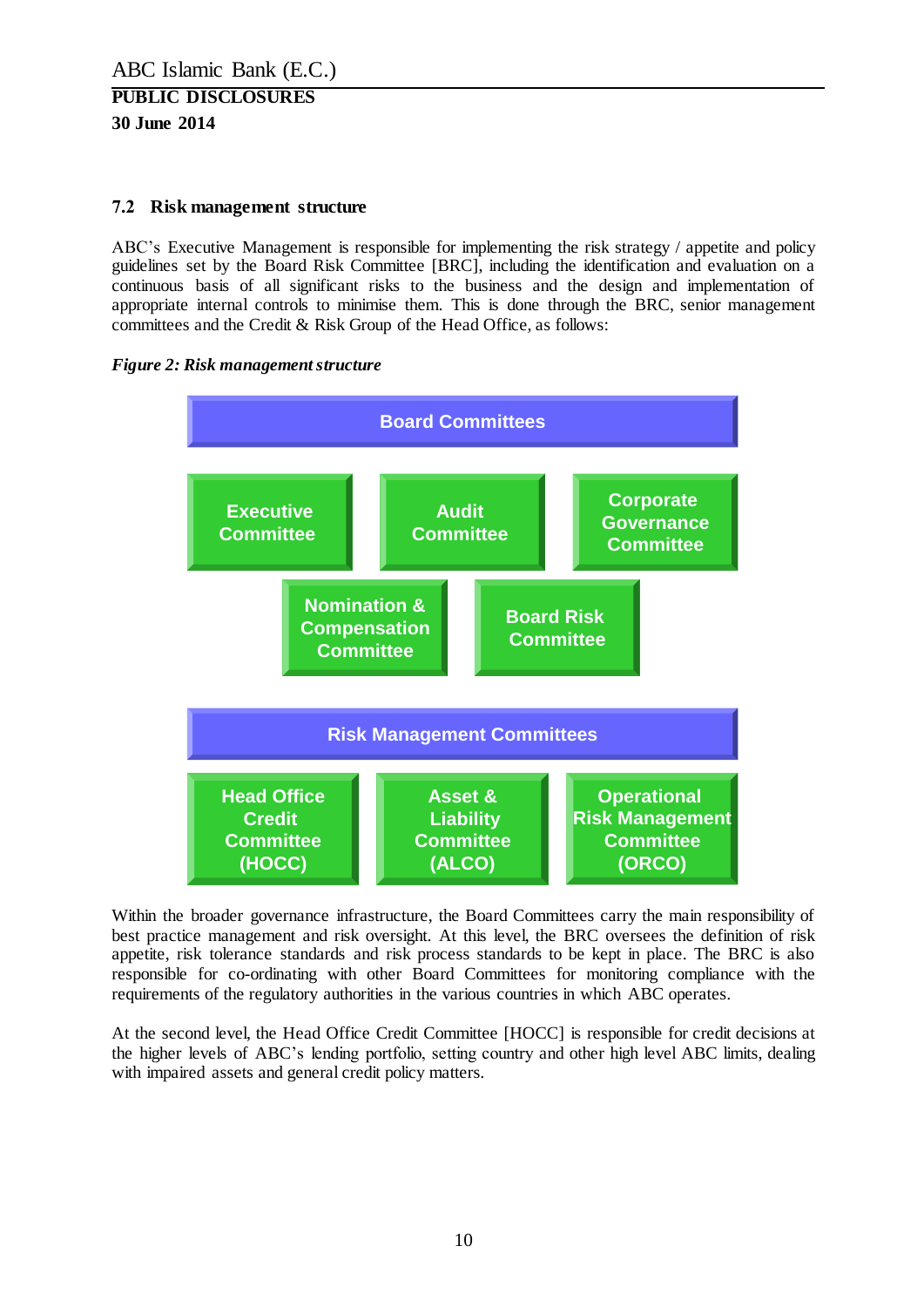In addition to being part of the above structure, through the outsourcing of the support functions including the credit approval, the Group has the following risk management structure:



ABC's Asset and Liability Committee (ALCO) is responsible for defining long-term strategic plans and policy, as well as short-term tactical initiatives for prudently directing asset and liability allocation. ALCO monitors ABC's liquidity and market risks, and the risk profile, in the context of economic developments and market fluctuations.

ABC's Operational Risk Management Committee (ORCO) is responsible for defining long-term strategic plans and short-term tactical initiatives for the identification, prudent management, control and measurement of ABC's exposure to operational risk and other non-financial risks. ORCO frames policy and oversees the operational risk function.

The **Credit & Risk Group (CRG)** is responsible for centralised credit policy and procedure formulation, country risk and counterparty analysis, approval/review and exposure reporting, control and risk-related regulatory compliance, remedial loans management and the provision of analytical resources to senior management. Additionally, it identifies market and operational risks arising from ABC's activities, recommending to the relevant central committees appropriate policies and procedures for managing exposure.

Under the single obligor regulations of the CBB and other host regulators, the CRG and its local equivalents have to obtain approval for any planned exposures above specific thresholds to single counterparties, or groups of connected counterparties.

# **Credit risk**

ABC's portfolio and credit exposures are managed in accordance with the Group Credit Policy, which applies ABC Group-wide qualitative and quantitative guidelines, with particular emphasis on avoiding undue concentrations or aggregations of risk. ABC's banking subsidiaries are governed by specific credit policies that are aligned with the Group Credit Policy, but may be adapted to suit local regulatory requirements as well as individual units' product and sectoral needs.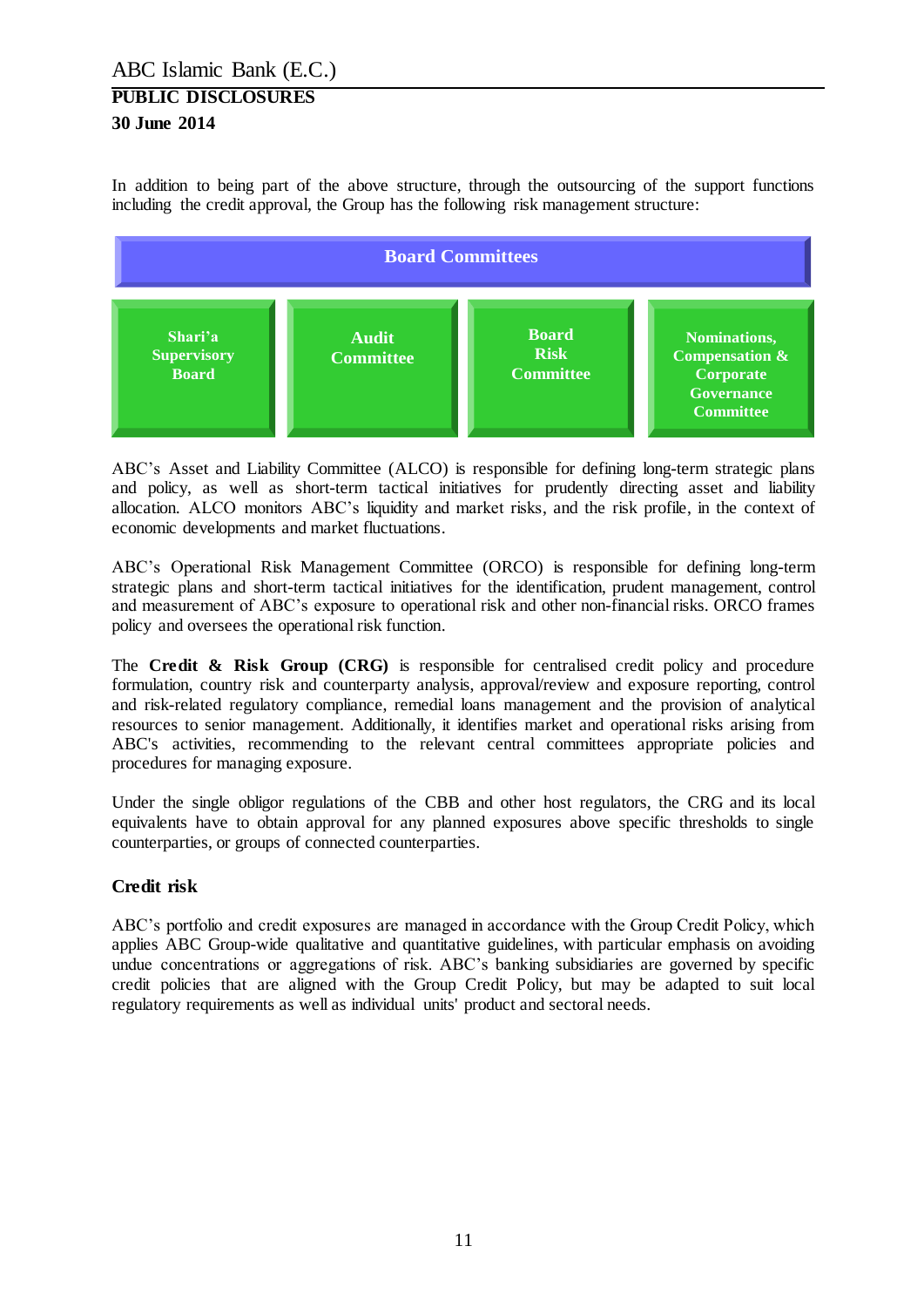The first level of protection against undue credit risk is through ABC's counterparty, country, industry and other risk threshold limits, together with customer and customer group credit limits. The BRC and the HOCC sets these limits and allocates them between ABC and its banking subsidiaries. A tiered hierarchy of delegated approval authorities, based on the risk rating of the customer under ABC's internal credit rating system, controls credit exposure to individual customers or customer groups. Credit limits are prudent, and ABC uses standard mitigation and credit control technologies.

ABC employs a Risk-Adjusted Return on Capital (RAROC) measure to evaluate risk/reward at the transaction approval stage. This is aggregated for each business segment and business unit, and for ABC as a whole. It is upgraded when appropriate.

Business unit account officers are responsible for day-to-day management of existing credit exposures, and for periodic review of the client and associated risks, within the framework developed and maintained by the CRG. ABC Group Audit, meanwhile, carries out separate risk asset reviews of business units, to provide an independent opinion on the quality of their credit exposures, and adherence to credit policies and procedures. These measures, collectively, constitute the main lines of defence against undue risk for ABC.

Credit exposures that have significantly deteriorated are segregated and supervised more actively by the CRG's Remedial Loans Unit (RLU). Subject to minimum loan loss provision levels mandated under the Group Credit Policy, specific provisions in respect of impaired assets are based on estimated potential losses, through a quarterly portfolio review and adequacy of provisioning exercise, which complies with IAS 39 reporting. (Collective impairment provision) is also maintained to cover unidentified possible future losses.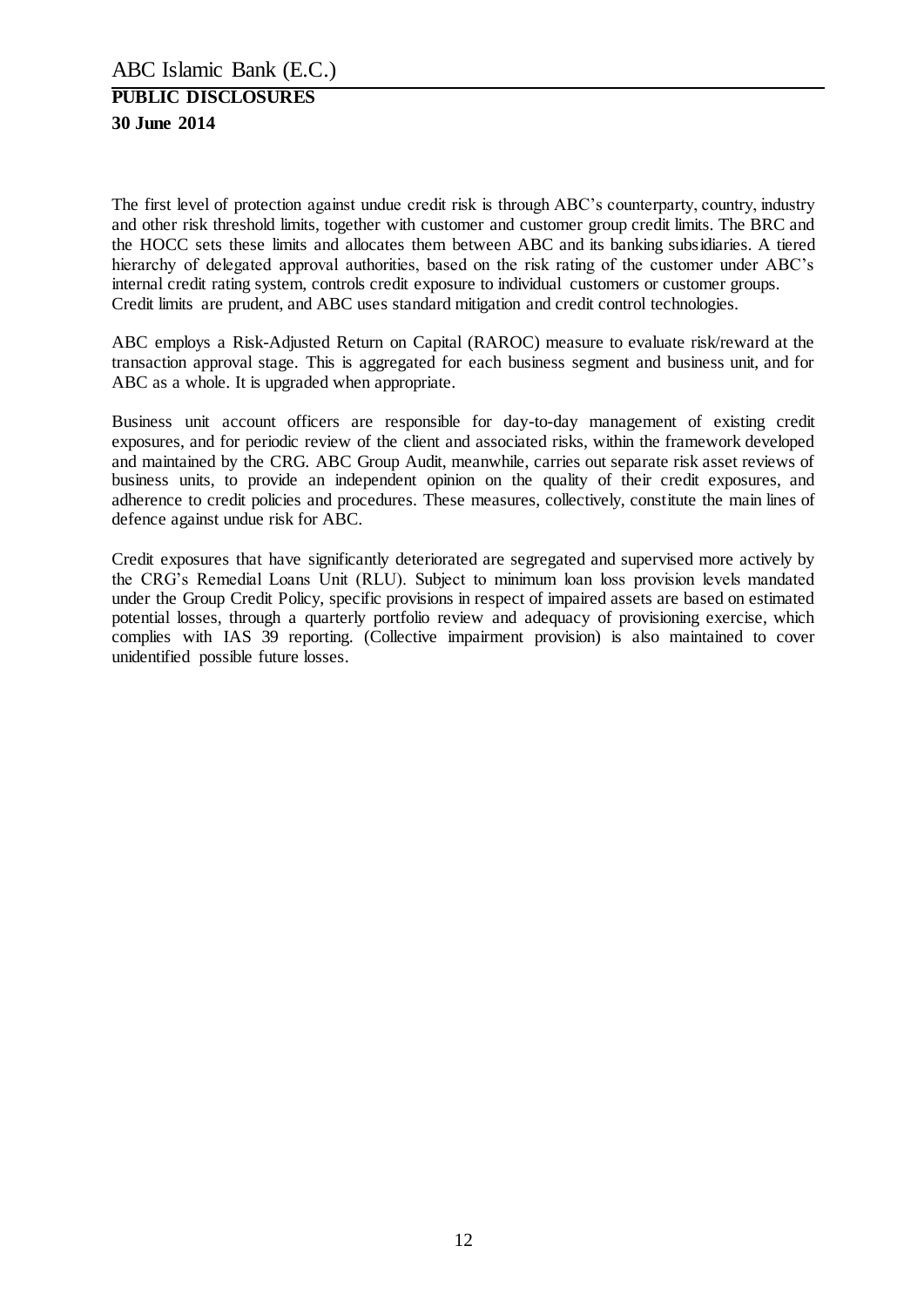As at 30 June 2014, the Group's three largest exposures in excess of 15% of the capital base are shown below:

| <b>US\$</b> Thousands | <b>On and off-Balance</b><br><b>Sheet</b><br><b>Exposure</b> |
|-----------------------|--------------------------------------------------------------|
| Counterparty $[A]$    | 96,441                                                       |
| Counterparty $[B]$    | 74,422                                                       |
| Counterparty $ C $    | 60,369                                                       |

#### **Excessive risk concentration**

Concentrations arise when a number of counterparties are engaged in similar business activities or activities in the same geographic region or have similar economic features that would cause their ability to meet contractual obligations to be similarly affected by changes in economic, political or other conditions. Concentrations indicate the relative sensitivity of the Group's performance to developments affecting a particular industry or geographical location.

In order to avoid excessive concentrations of risk, the ABC Group policies and procedures include specific guidelines to focus on country and counterparty limits and maintaining a diversified portfolio. Identified concentrations of credit risks are controlled and managed accordingly.

Single name concentrations are monitored on an individual basis. ABC's internal economic capital methodology for credit risk addresses concentration risk through the application of single-name concentration add-on. Under the CBB's single obligor regulations, banks incorporated in Bahrain are required to obtain the CBB's approval for any planned exposure to a single counterparty, or group of connected counterparties exceeding 15 percent of the regulatory capital base. This restriction applies only at the consolidated level of the ABC Group and, hence, the Bank has several exposures that exceed 15% of its capital base. However, none of these exposures exceed 15% of ABC's capital base.

#### **Risk mitigation, collateral and other credit enhancements**

The amount and type of collateral depends on an assessment of the credit risk of the counterparty. The types of collateral held by the Group mainly include cash, guarantees from banks and guarantees from ABC.

Management monitors the market value of collateral, requests additional collateral in accordance with the underlying agreement and monitors the market value of collateral obtained during its review of the adequacy of the allowance for impairment losses.

Exposures by type of Islamic financing contract that are covered by guarantees or by eligible collaterals are as follows:

| US\$ thousands              |           |            |            | Net      |
|-----------------------------|-----------|------------|------------|----------|
|                             | Exposures | Guaranteed | Collateral | exposure |
| Funded Exposures (Murabaha) | 33.460    | 33.460     | 4.539      | 28,921   |
| Funded Exposures (Sukuk)    | 1.500     | 1.500      | ۰          | 1.500    |
| Unfunded Exposures $(LC)$   | 64.594    | $\sim$     | 3.106      | 61.488   |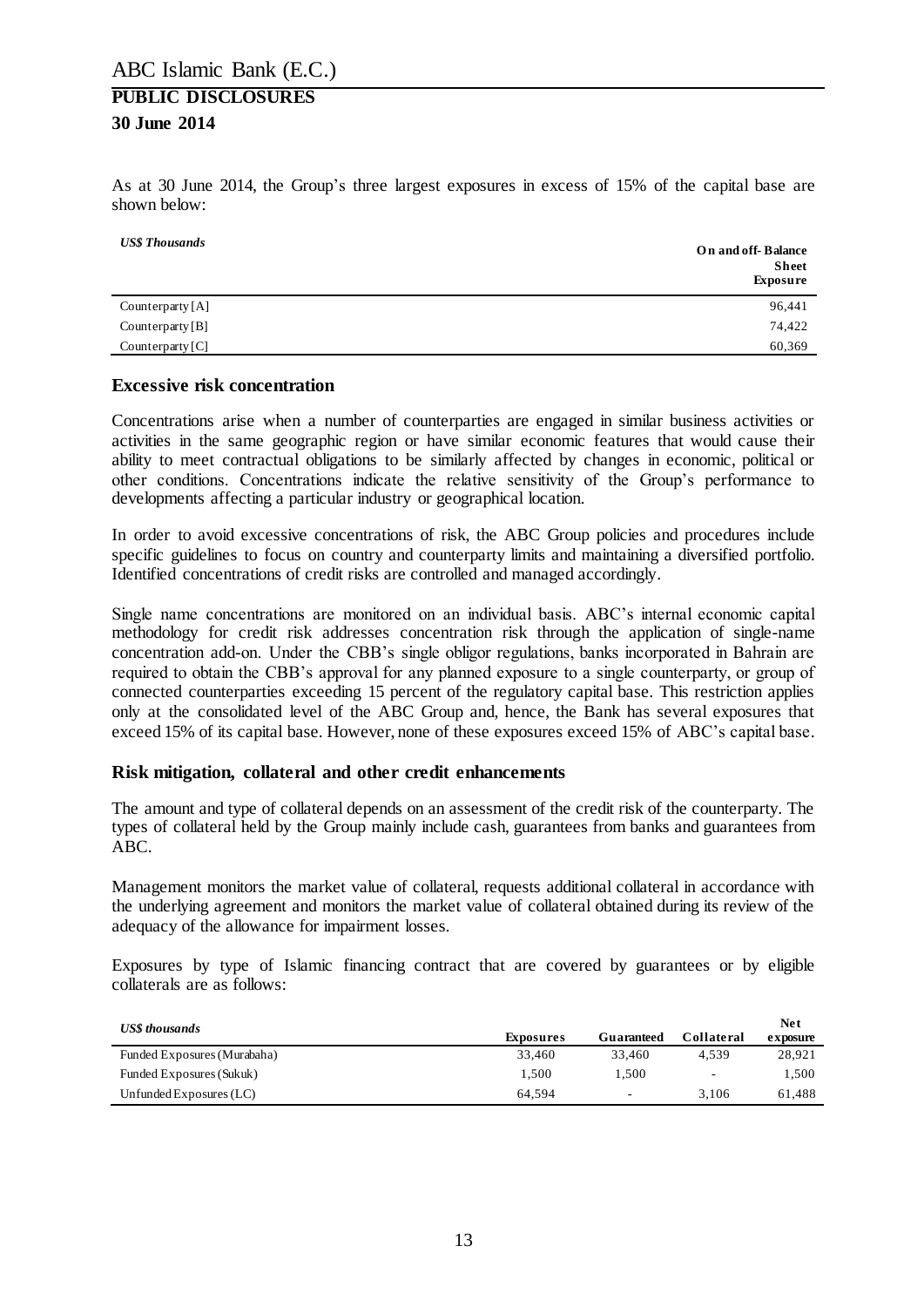#### <span id="page-13-0"></span>**7.3 Geographical distribution of exposures**

The Bank's nature of business, being an Islamic Bank, results in concentration of exposures in the Muslim world. Moreover, the Bank's approved concentration of activities, which is also in line with its role within the ABC Group, has large concentration in the GCC countries, as illustrated in the table below:

*US\$ Thousands*

|                           |                | Percentage of |
|---------------------------|----------------|---------------|
| Country / Region          | Gross exposure | exposure      |
| Saudi Arabia              | 612,891        | 45.71%        |
| Europe (Including Turkey) | 241,760        | 18.02%        |
| <b>UAE</b>                | 218,465        | 16.29%        |
| Bahrain                   | 119,831        | 8.94%         |
| Qatar                     | 62,690         | 4.67%         |
| <b>USA</b>                | 25,061         | 1.87%         |
| Kuwait                    | 24,170         | 1.80%         |
| Oman                      | 15,493         | 1.16%         |
| Other Asia                | 12,013         | 0.90%         |
| Other MENA Countries      | 8,549          | 0.64%         |
| <b>Total</b>              | 1,340,923      | 100.0%        |

The geographical distribution of gross credit exposures by major type of credit exposures can be analysed as follows:

| <b>USS Thousands</b>       | <b>Bahrain</b> | Saudi                    | Kuwait | Oatar  | <b>UAE</b> | Oman           | Other<br><b>MENA</b> | Other  | Europe<br>(Including     | <b>USA</b> | Total            |
|----------------------------|----------------|--------------------------|--------|--------|------------|----------------|----------------------|--------|--------------------------|------------|------------------|
| Type of Financing / Region |                | Arabia                   |        |        |            |                | countries            | Asia   | Turkey)                  |            |                  |
| Sovereigns                 | 53             | $\overline{\phantom{a}}$ | ٠      | $\sim$ | 43,904     | ۰              | $\sim$               | 12,013 | 15,222                   | ۰.         | 71,192           |
| Claims on banks            | 96.467         | ۰                        | ٠      | 35,214 | 136,069    |                | 621                  | $\sim$ | 191,477                  | $\sim$     | 459,848          |
| Claims on Corporates       | 17.299         | 472.490                  | 3.109  | 14.690 | 38.492     |                | 7.928                | $\sim$ | 35,061                   | 25,061     | 614,129          |
| Past due exposures         | 4,069          | 29,391                   |        |        |            |                |                      |        |                          | ۰.         | 33,460           |
| Project finance            | $\sim$         | 111.010                  | 21.061 | 12.786 | $\sim$     | 15.493         | ٠                    |        | $\overline{\phantom{a}}$ | ÷.         | 160,350          |
| Other                      | 1.943          | $\overline{\phantom{a}}$ |        |        |            | $\blacksquare$ | ٠                    |        | $\overline{\phantom{a}}$ | ٠          | 1,943            |
| Total                      | 119.831        | 612.891                  | 24,170 | 62.690 | 218,465    | 15.493         | 8.549                | 12,013 | 241.760                  |            | 25,061 1,340,923 |

#### <span id="page-13-1"></span>**7.4 Industrial sectoranalysis of the exposures**

The industrial sector analysis of exposures is as follows:

| <b>US\$</b> Thousands         |                |                        | Un funded                |
|-------------------------------|----------------|------------------------|--------------------------|
|                               | Gross exposure | <b>Funded exposure</b> | exposure                 |
| <b>Financial Institutions</b> | 547.481        | 546,860                | 621                      |
| Manufacturing                 | 344.975        | 309,472                | 35,503                   |
| Trading                       | 165.403        | 154,714                | 10.689                   |
| Commercial Real Estate        | 104.148        | 100.691                | 3,457                    |
| Government                    | 71,192         | 71,192                 |                          |
| Transportation                | 41,322         | 41,322                 | $\overline{\phantom{a}}$ |
| Construction                  | 28,664         | 14.727                 | 13,937                   |
| Tourism                       | 20,218         | 20,218                 |                          |
| Mining & Quarrying            | 15,576         | 15.576                 |                          |
| Other                         | 1.944          | 1.944                  | $\overline{\phantom{a}}$ |
| <b>Total</b>                  | 1,340,923      | 1,276,716              | 64,207                   |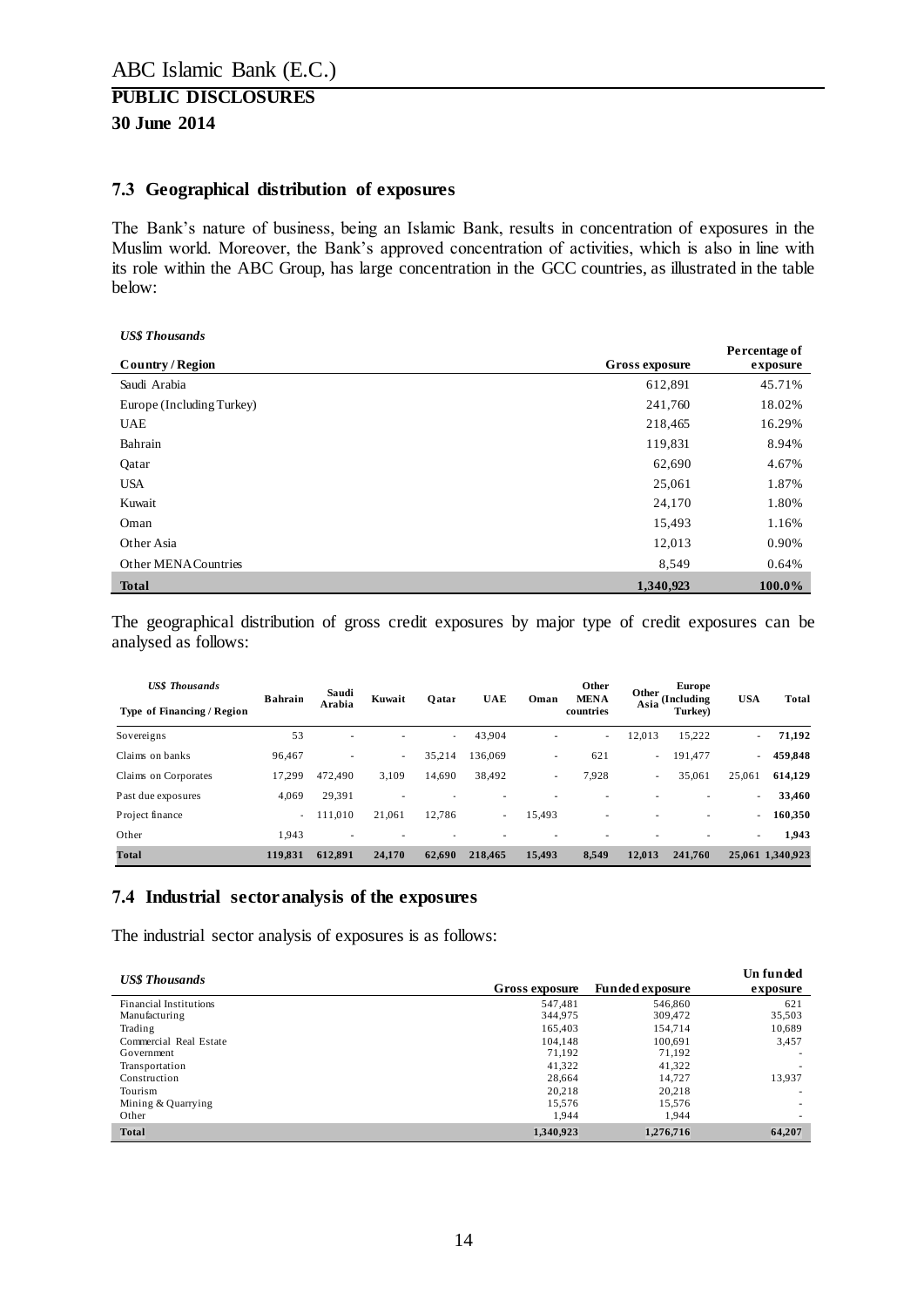The industrial sector analysis of gross credit exposures by major types of credit exposures can be analysed as follows:

|  |  | <b>US\$</b> Thousands |
|--|--|-----------------------|
|--|--|-----------------------|

| Type of<br>Financing/Industry | Financial<br><b>Institutions</b> | Commercial<br>real estate facturing                  | <b>Manu-</b> | $Con-$<br>struction      | Trading                  | Govern-<br>ment          | Trans-<br>portation | Tourism | Mining &<br>Ouarrying | Other  | Total     |
|-------------------------------|----------------------------------|------------------------------------------------------|--------------|--------------------------|--------------------------|--------------------------|---------------------|---------|-----------------------|--------|-----------|
| Sovereigns                    |                                  | $\overline{\phantom{a}}$<br>$\overline{\phantom{a}}$ | ۰            | $\overline{\phantom{a}}$ | $\sim$                   | 71,192                   | ٠                   |         |                       | ٠      | 71,192    |
| Claims on banks               | 458,348                          |                                                      |              | $\sim$                   | 1,500                    | $\overline{\phantom{a}}$ |                     |         |                       | ٠      | 459,848   |
| Claims on Corporates          | 85,064                           | 104.148                                              | 200.201      | 28,664                   | 134,512                  | $\sim$                   | 41.322              | 20.218  |                       | ٠      | 614,129   |
| Past due exposures            | 4,069                            | $\overline{\phantom{a}}$                             |              | $\sim$                   | 29,391                   | $\overline{\phantom{a}}$ |                     |         |                       |        | 33,460    |
| Project finance               |                                  | ٠<br>$\overline{\phantom{a}}$                        | 144,774      | $\overline{\phantom{a}}$ | $\overline{\phantom{a}}$ | $\overline{\phantom{a}}$ |                     |         | 15,576<br>٠           | $\sim$ | 160,350   |
| Other                         |                                  | ۰<br>$\overline{\phantom{a}}$                        |              |                          |                          | $\overline{\phantom{a}}$ |                     |         |                       | 1,943  | 1,943     |
| <b>Total</b>                  | 547.481                          | 104.148                                              | 344.975      | 28,664                   | 165.403                  | 71.192                   | 41.322              | 20.218  | 15.576                | 1.943  | 1.340.923 |

#### <span id="page-14-0"></span>**7.5 Exposure by external credit rating**

The Group uses external ratings from Standard & Poor's, Moody's, Fitch Ratings and Capital Intelligence [accredited External Credit Assessment Institutions (ECAI's)]. The breakdown of the Group's exposure into rated and unrated categories is as follows:

| <b>US\$</b> Thousands | Gross credit<br>exposure | Rated exposure | <b>Unrated exposure</b> |
|-----------------------|--------------------------|----------------|-------------------------|
| Sovereigns            | 71,192                   | 71,192         |                         |
| Claims on banks       | 459,848                  | 457,727        | 2,121                   |
| Claims on Corporates  | 614,129                  | 94,391         | 519,738                 |
| Past due exposures    | 33,460                   | ۰              | 33,460                  |
| Project finance       | 160,350                  | ٠              | 160,350                 |
| Other                 | 1,944                    | ٠              | 1,944                   |
| <b>Total</b>          | 1,340,923                | 623,310        | 717,613                 |

It is the Group's policy to maintain accurate and consistent risk ratings across the credit portfolio through its internal risk rating system. Risk ratings are supported by a variety of financial analytics, combined with processed market information, to provide the main inputs for the measurement of counterparty credit risk. All internal ratings are tailored to the various categories, are derived in accordance with ABC's credit policy, and are assessed and updated regularly. Each risk rating class is mapped to grades equivalent to Standard & Poor's, Moody's, Fitch Ratings and Capital Intelligence.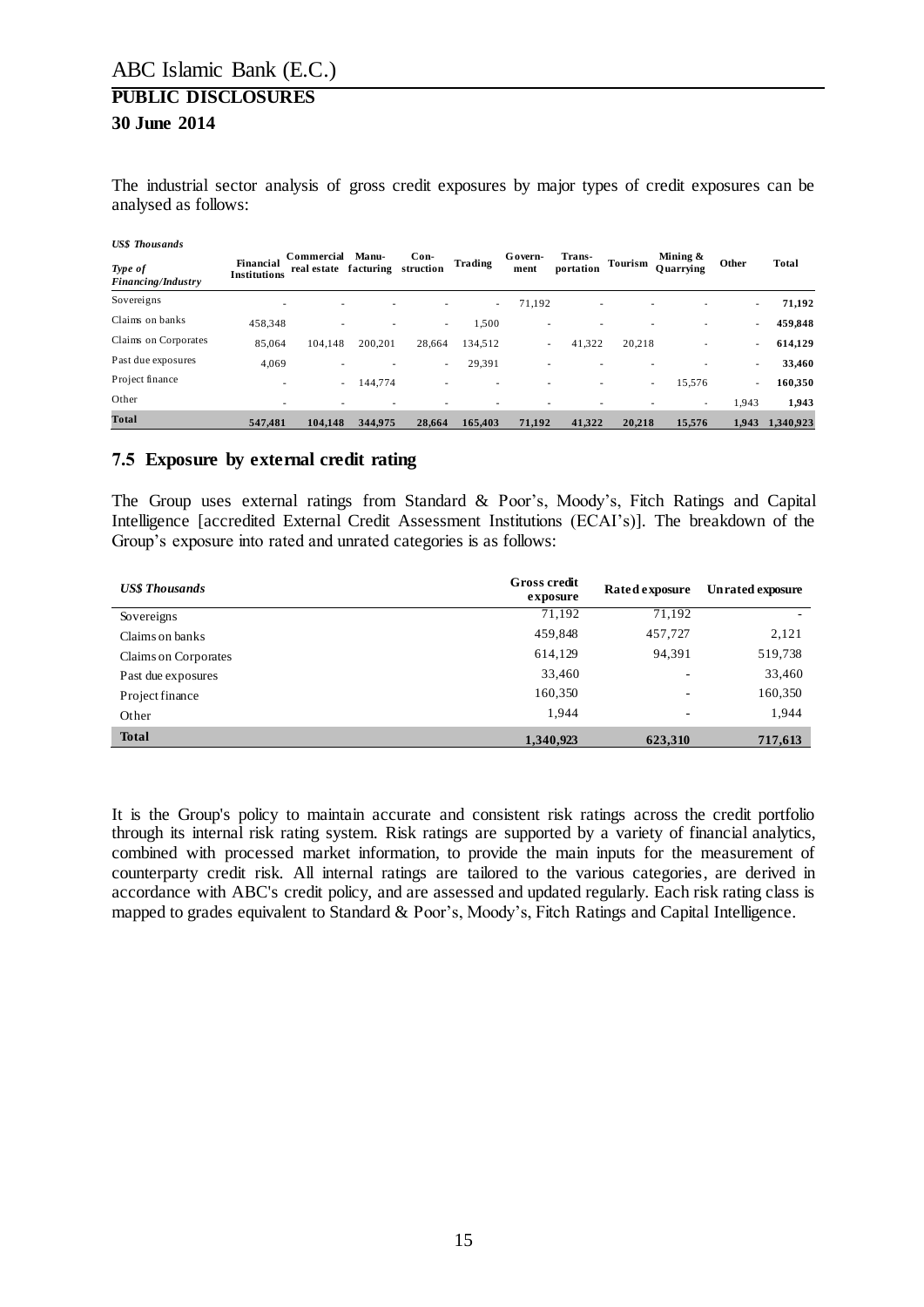# **PUBLIC DISCLOSURES**

# **30 June 2014**



Percentages have been calculated internally based on the sum of funded counterparty exposure and unfunded exposures before applying credit conversion factors.

#### <span id="page-15-0"></span>**7.6 Maturity analysis of funded exposures**

Residual contractual maturity analysis of the Group's major types of funded credit exposures are as follows:

| <b>USS Thousands</b> | Within<br>l month | 1-3 months               |         | $3-6$ months $6-12$ months | <b>Total</b><br>within 12<br>months | $1 - 5$<br>years | $5 - 10$<br>years | <b>Total</b><br>over 12<br>months | Undated                  | Total     |
|----------------------|-------------------|--------------------------|---------|----------------------------|-------------------------------------|------------------|-------------------|-----------------------------------|--------------------------|-----------|
| Sovereigns           | 5,068             | 4,832                    | 8,517   | 6,250                      | 24.667                              | 46,472           | ٠                 | 46,472                            | 53                       | 71,192    |
| Claims on banks      | 117,996           | $\overline{\phantom{a}}$ | 13,658  | 56,012                     | 187,666                             | 267,817          | ٠                 | 267,817                           | 3,744                    | 459,227   |
| Claims on Corporates | 91,285            | 85,409                   | 72,219  | 102,805                    | 351,718                             | 183,776          | 15,050            | 198,826                           | $\overline{\phantom{a}}$ | 550,544   |
| Past due exposures   |                   |                          |         |                            |                                     |                  |                   | $\overline{\phantom{a}}$          | 33,460                   | 33,460    |
| Project finance      | 1,171             | $\overline{\phantom{a}}$ | 7,618   | 9,770                      | 18,559                              | 79,795           | 61,996            | 141,791                           | $\overline{\phantom{a}}$ | 160,350   |
| Other                | -                 |                          |         |                            |                                     |                  |                   |                                   | 1,943                    | 1.943     |
| <b>Total</b>         | 215.520           | 90.241                   | 102.012 | 174,837                    | 582,610                             | 577,860          | 77,046            | 654,906                           | 39,200                   | 1,276,716 |

Residual contractual maturity analysis of the Group's funded credit exposures per type of Islamic financing contract are as follows:

| <b>US\$</b> Thousands | Within<br>1 month | 1-3 months |         | 3-6 months 6-12 months   | <b>Total</b><br>within 12<br>months | $1 - 5$<br>years | $5 - 10$<br>years        | <b>Total</b><br>over 12<br>months | Undated                  | <b>Total</b> |
|-----------------------|-------------------|------------|---------|--------------------------|-------------------------------------|------------------|--------------------------|-----------------------------------|--------------------------|--------------|
| Murabaha              | 205,145           | 77,291     | 43,112  | 147,699                  | 473,247                             | 148,668          | 5,601                    | 154,269                           | 33,460                   | 660,976      |
| Mudaraba              |                   |            |         |                          | $\overline{\phantom{a}}$            | 60,003           | $\overline{\phantom{a}}$ | 60,003                            | $\overline{\phantom{a}}$ | 60,003       |
| Sukuk                 | ۰                 | $\sim$     | 45,279  | $\sim$                   | 45,279                              | 206,296          | ٠                        | 206,296                           | 1,500                    | 253,075      |
| Equity                | ٠                 | ۰          |         |                          |                                     |                  |                          | $\overline{\phantom{a}}$          | 2,244                    | 2,244        |
| Other                 | 8,101             |            |         | $\overline{\phantom{a}}$ | 8,101                               |                  |                          | $\overline{\phantom{a}}$          | 1,996                    | 10,097       |
| Ijara Rec             | 284               | 210        | 95      | 244                      | 833                                 | ٠                | ۰                        |                                   | $\overline{\phantom{a}}$ | 833          |
| Ijara                 | 1,990             | 12,740     | 13,526  | 26,894                   | 55,150                              | 162,893          | 71,445                   | 234,338                           | $\overline{\phantom{a}}$ | 289,488      |
| <b>Total</b>          | 215,520           | 90,241     | 102,012 | 174,837                  | 582,610                             | 577,860          | 77,046                   | 654,906                           | 39,200                   | 1,276,716    |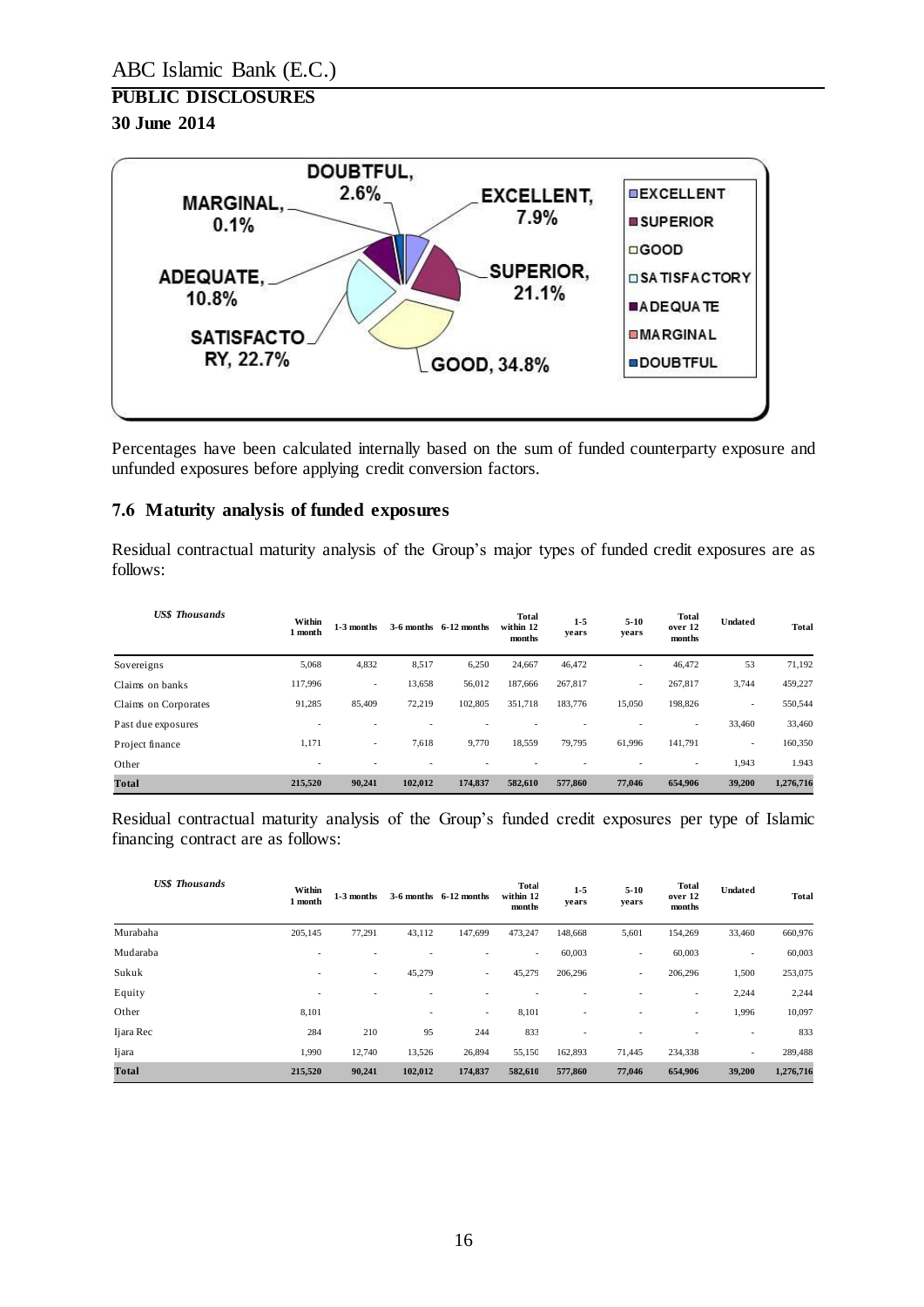#### <span id="page-16-0"></span>**7.7 Maturity analysis of unfunded exposures**

Residual contractual maturity analysis of the Group's major types of unfunded credit exposures are as follows:

| <b>US\$</b> Thousands | Within<br>l month        | 1-3 months               | 3-6 months               | 6-12 months | <b>Total within</b><br>12 months | $1-5$<br>vears           | <b>Total Over</b><br>12 months | <b>Total</b> |
|-----------------------|--------------------------|--------------------------|--------------------------|-------------|----------------------------------|--------------------------|--------------------------------|--------------|
| Claims on banks       | $\overline{\phantom{a}}$ | $\overline{\phantom{a}}$ | $\overline{\phantom{a}}$ | 621         | 621                              | $\overline{\phantom{a}}$ | $\overline{\phantom{a}}$       | 621          |
| Claims on Corporates  | 4.530                    | 761                      | 32,400                   | 9.287       | 46.978                           | 16.608                   | 16,608                         | 63,586       |
| <b>Total</b>          | 4,530                    | 761                      | 32,400                   | 9,908       | 47,599                           | 16,608                   | 16,608                         | 64,207       |

Residual contractual maturity analysis of the Group's unfunded credit exposures per type of Islamic financing contract are as follows:

| <b>US\$</b> Thousands | Within<br>month          | 1-3 months               | 3-6 months | $6-12$ months $Total within 12$ | months | 1-5<br>vears | <b>Total over</b><br>12 months | <b>Total</b> |
|-----------------------|--------------------------|--------------------------|------------|---------------------------------|--------|--------------|--------------------------------|--------------|
| Murabaha              | $\overline{\phantom{a}}$ | $\overline{\phantom{a}}$ | 18.250     | 8,719                           | 26,969 | 15,957       | 15,957                         | 42,926       |
| LC                    | 4,530                    | 761                      | 14,150     | 1,189                           | 20,630 | 651          | 651                            | 21,281       |
| <b>Total</b>          | 4,530                    | 761                      | 32,400     | 9,908                           | 47,599 | 16,608       | 16,608                         | 64,207       |

Unfunded exposures include credit-related financial instruments, comprising of letters of credit, guarantees and commitments.

For credit-related contingent items, the nominal value is converted to an exposure through the application of a credit conversion factor [CCF]. The CCF is at 20%, 50% or 100% depending on the type of contingent item, and is used to convert off-Balance sheet notional amounts into an equivalent on-Balance sheet exposure.

Undrawn facilities and other commitments represent commitments that have not been drawn down or utilised at the reporting date. The nominal amount provides the calculation base to which a CCF is applied for calculating the exposure. CCF ranges between 20% and 50% for commitments with original maturity of up to one year and over one year respectively and 0% CCF is applicable for commitments which can be unconditionally cancelled at any time.

The table below summarises the notional principal amounts and the relative exposures before applying credit risk mitigation:

*US\$ thousands*

|                                          | <b>Notional</b><br>principal | Credit exposure* |
|------------------------------------------|------------------------------|------------------|
| Trade-related contingent items           | 36,720                       | 7.344            |
| Transaction-related contingent items     | 27,874                       | 13,937           |
| Undrawn facilities and other commitments | 87.651                       | 42,926           |
| <b>RWA</b> for contingent items          |                              | 63,585           |

\* Credit exposure is after applying CCF.

At 30 June 2014, the Group held cash collaterals in relation to credit-related contingent items amounting to US\$ 3,106 thousand.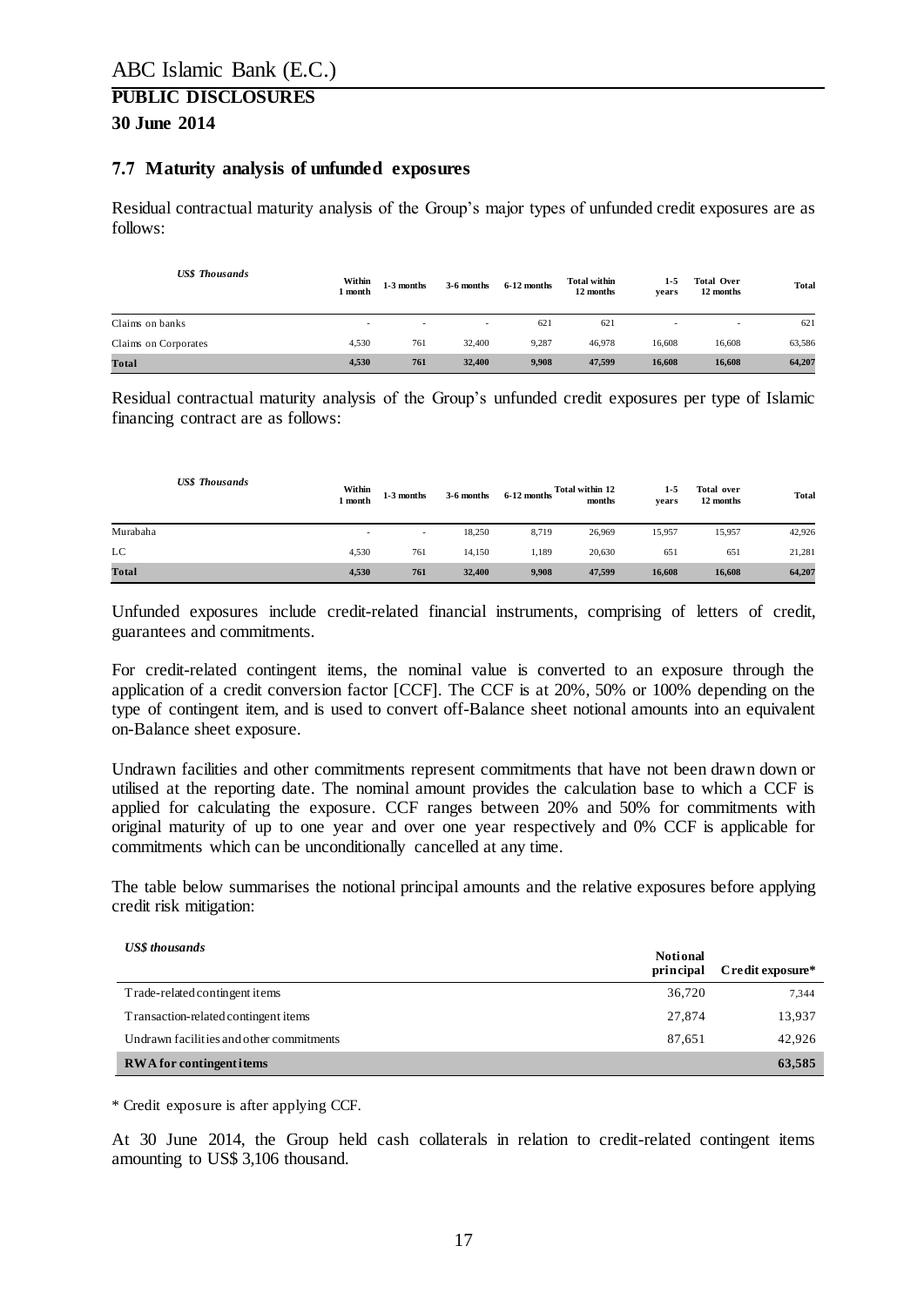#### <span id="page-17-0"></span>**7.8 Penalties imposed on customers**

Penalties imposed on customers during the period were US\$ 5 thousand.

#### <span id="page-17-1"></span>**7.9 Impairment of assets**

#### **Impairment and un-collectability of financial assets**

An assessment is made at each quarter end to determine whether there is objective evidence that a specific financial asset or group of financial assets may be impaired. If such evidence exists, an impairment loss is recognised in the consolidated statement of income.

Evidence of impairment may include indications that the counterparty or a group of counterparties is experiencing significant financial difficulty, default or delinquency in profit or principal payments, the probability that they will enter bankruptcy or other financial re-organisation and, where observable data indicates, that there is a measurable decrease in the estimated future cash flows such as changes in arrears or economic conditions that correlate with defaults.

Impairment is determined as follows:

- (a) for assets carried at amortised cost, impairment is based on the present value of estimated future cash flows discounted at the original effective profit rate;
- (b) for assets carried at fair value, impairment is the difference between cost and fair value; and
- (c) for assets carried at cost, impairment is based on the present value of estimated future cash flows discounted at the current market rate of return for a similar financial asset.

The Group uses the provision account to record impairments except for equity and similar investments, which are written down, with future increases in their fair value being recognised directly in equity.

On a quarterly basis the Group assesses whether any provision for impairment should be recorded in the consolidated statement of income. In particular, considerable judgment by management is required in the estimation of the amount and timing of future cash flows when determining the level of provision required. Such estimates are necessarily based on assumptions about several factors involving varying degrees of judgment and uncertainty, and actual results may differ resulting in future changes in such provisions.

#### **Impairment against specific groups of financial assets**

In addition to specific provisions against individually significant facilities and investments, the Group also makes a provision to cover impairment against specific group of financial assets where there is a measurable decrease in estimated future cash flows. This provision is based on any deterioration in the internal grade of the financial asset since it was granted. The amount of provision is based on the historical loss pattern for facilities within each grading and is adjusted to reflect current economic changes.

The internal grading process takes into consideration factors such as collateral held, deterioration in country risk, industry and technological obsolescence, as well as identified structural weakness or deterioration in cash flows.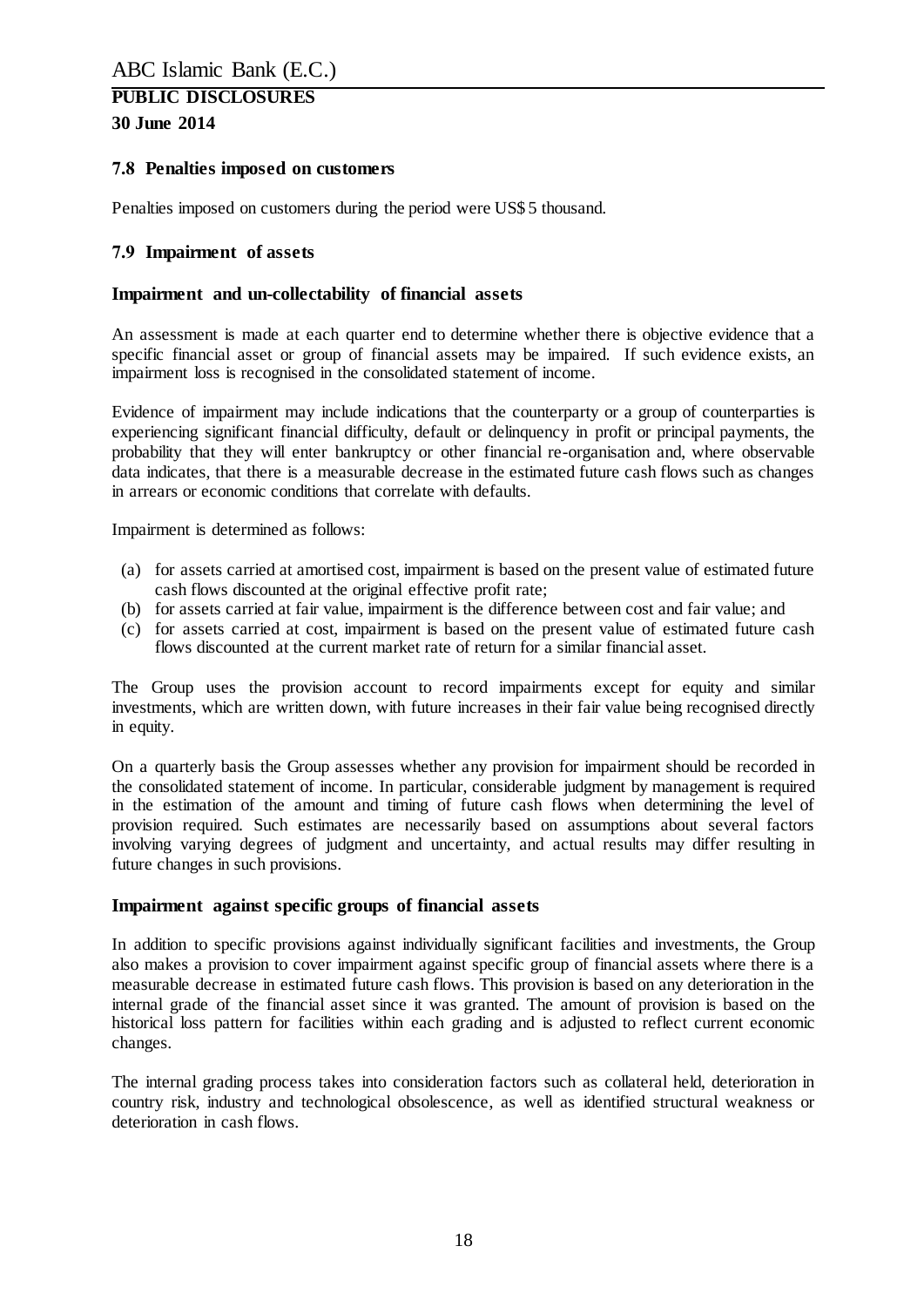#### <span id="page-18-0"></span>**7.10 Market risk**

Market risk is the risk that the Group's earnings or capital, or its ability to support its business strategy, will be impacted by changes in market rates or prices related to profit rates, equity prices, credit spreads, foreign exchange rates and commodity prices.

ABC has established risk management policies and limits within which exposure to market risk is monitored, measured and controlled by the Market Risk Management [MRM] with strategic oversight exercised by ABC's ALCO. MRM is responsible for developing and implementing market risk policy and risk measuring / monitoring methodology and for reviewing all new trading and investment products and product limits prior to ALCO approval. MRM's core responsibility is to measure, report, monitor and control market risk.

The Group classifies market risk into the following:

#### **Non-trading market risk in securities**

Non-trading market risk arises from market factors impacting securities that are held for long-term investment.

#### **Asset and liability risk**

Non-trading asset and liability risk exposures arise where the re-pricing characteristics of the Group's assets do not match with those of liabilities.

#### **Liquidity Risk**

Liquidity risk is the risk that maturing and encashable assets may not cover cash flow obligations (liabilities). In this respect, the Group is supported by ABC, through the provision of a line of credit to cover any shortfall in liquidity. Accordingly, the Group's liquidity needs are taken into consideration in ABC's liquidity management.

As there is no specific measure that reflects all aspects of market risk, ABC analyses risk using various risk measures, reporting results to senior management.

The measurement techniques used to measure and control market risk are:

- Value-at-Risk [VaR]
- **Basis Point Value [BPV]**
- **Stress Testing**
- Non-Technical Risk Measures

On an annual basis, ABC's BRC reviews and approves VaR trading limits, BPV trading and investment Limits, and Non-Technical Trading and Investment Limits.

It should be noted that the Bank applies BPV on the sukuk portfolio and the non-technical risk measures in its liquidity management at the Bank level. For the non-technical measures, notional limits are set for investment products, which are approved by the Board Risk Committee.

#### **Currency risk**

The Group is exposed to foreign exchange rate risk through its structural positions. In general, the Group uses matched currency funding to eliminate such a risk.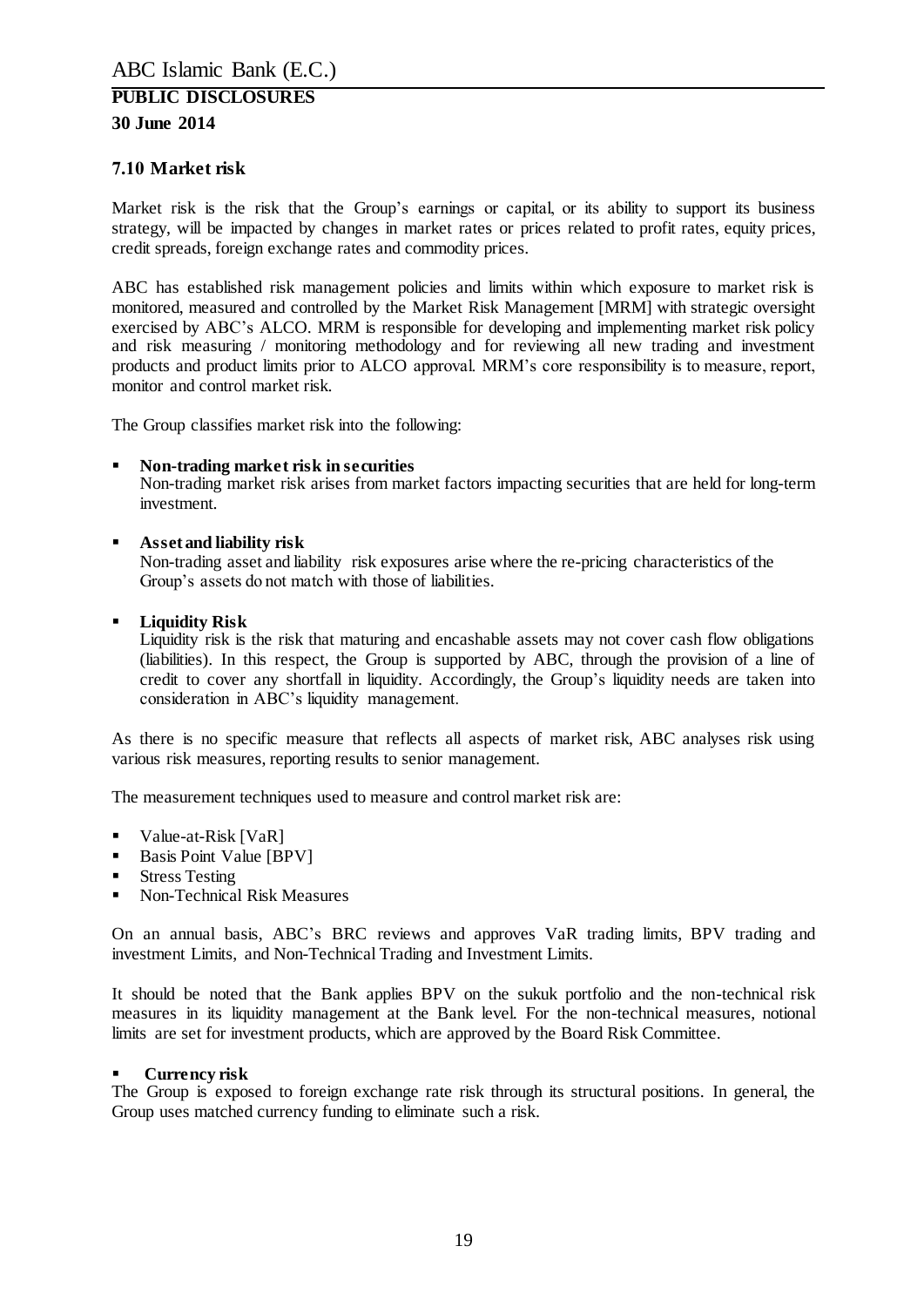#### **Profit rate risk**

Profit rate risk arises from the possibility that changes in profit rates will affect future profitability or the fair values of financial instruments. The Group is exposed to profit rate risk as a result of mismatches of profit rate re-pricing of assets and liabilities. The most prominent market risk factor for the Bank is profit rates. This risk is minimised as the Group's rate sensitive assets and liabilities are mostly floating rate, where the duration risk is lower. In general, the Group translates fixed rate instruments to floating rate to better manage the duration in the asset book.

#### **Commodity risk (price risk)**

The Group would be exposed to commodity risk if it holds commodity for its Murabaha transactions. However, in order to minimise or eliminate this risk, the Group limits its holding of commodity to the day of the transaction and it settles its position for each specific transaction, hence eliminating overnight price risk in the commodities traded.

#### **Profit Rate Risk in the Banking Book [PRRBB]**

The Bank uses the BPV approach to control PRRBB. BPV measures changes in economic value resulting from changes in profit rates. In the BPV methodology, the modified duration approach and, for some products, the effective duration approach is used to measure the PRRBB. Modified duration is a good measure of linear risk for profit rate sensitive products.

The BPV measure incorporates the entire rate sensitive segment of the statement of financial position for the Group and is classified into appropriate buckets. Non-maturity profit rate sensitive assets and liabilities are bucketed in the short term. Equity is excluded from these computations.

As at 30 June 2014, an immediate shift by 200 basis points in profit rates would potentially impact the Group's economic value by US\$ 1,636 thousand.

At the period end, the Group was exposed to profit rate risk on its financial assets and financial liabilities. The following table indicates the profit rates during the period expressed as a percentage of the principal outstanding.

*US\$ thousands*

|                      | $\frac{0}{0}$ |
|----------------------|---------------|
| Investments          | $1.44 - 4.95$ |
| Murabaha receivables | $0.10 - 4.74$ |
| Ijara                | $0.77 - 6.10$ |
| Murabaha payables    | $0.15 - 2.29$ |
|                      |               |

### <span id="page-19-0"></span>**7.11 Equity position risk**

Equity position risk arises from the possibility that changes in the price of equities or equity indices will affect future profitability or the fair values of financial instruments. As of the reporting date, the Bank had an equity position amounting to US\$ 2,244 thousand.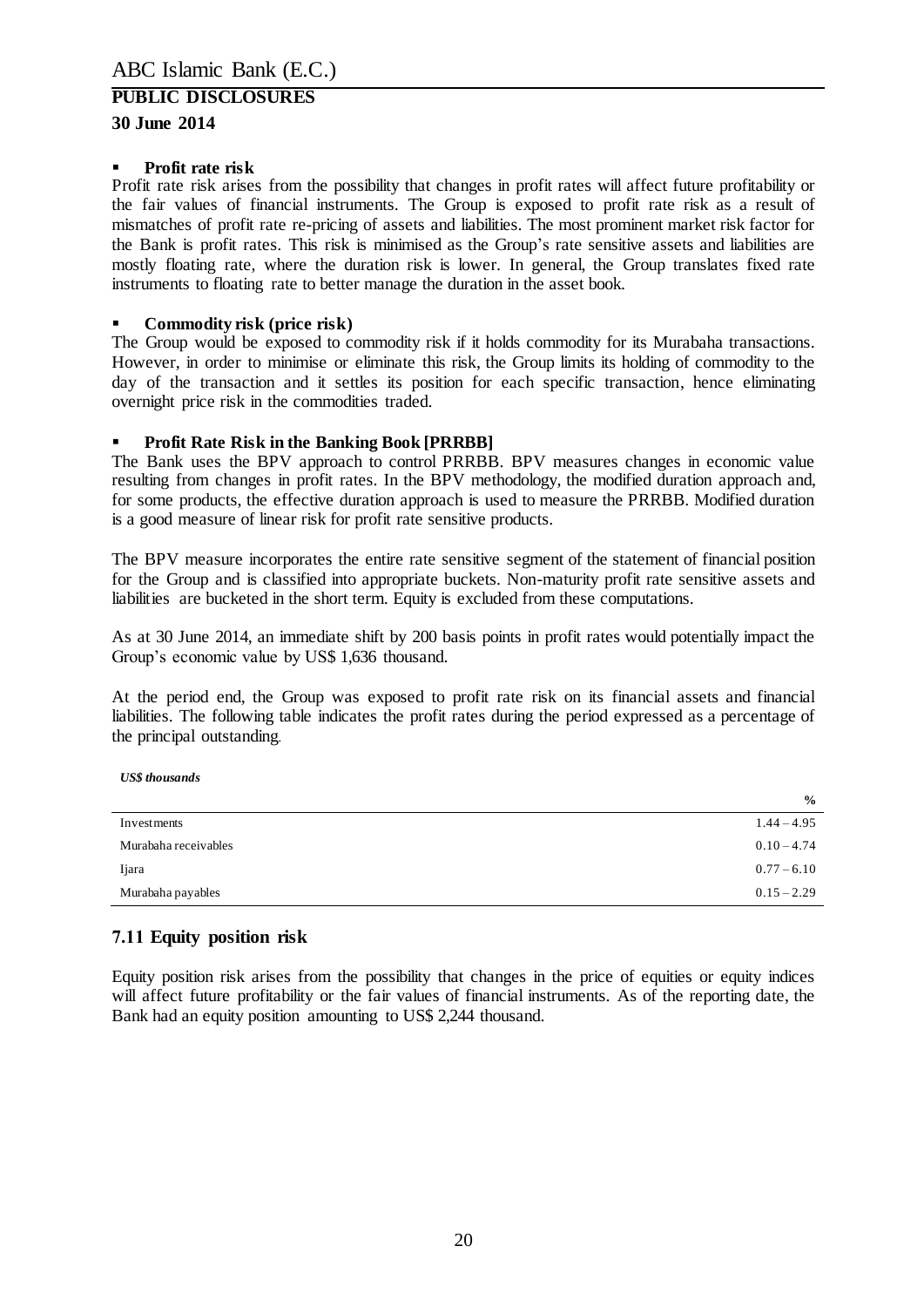### <span id="page-20-0"></span>**7.12 Business risk**

Business risk represents the earnings volatility inherent in all business activities due to the uncertainty of revenues and costs associated with changes in the economic and competitive environment. Business risk is evaluated through a Business and Strategy Development Process. A Risk Budget is developed at the start of each year along with a Business Plan. Subsequently, the actual quarterly performance is compared with budget, including the historical volatility in earnings, and the detailed financial budget, which supports both the decision making and the planning process.

### <span id="page-20-1"></span>**7.13 Liquidity risk**

The Group's principal sources of liquidity are deposits placed with the subsidiary funds raised through commodity Murabahas. However, for any shortfall in liquidity, the Bank relies on ABC; hence, the Group's liquidity needs are taken into consideration in ABC's liquidity management process. ABC maintains liquid assets at prudential levels to ensure that cash can quickly be made available to honour all its obligations, even under adverse conditions. ABC is generally in a position of excess liquidity, its principal sources of liquidity being its deposit base, liquidity derived from its operations and interbank borrowings. The Minimum Liquidity Guideline [MLG] is used to manage and monitor daily liquidity. The MLG represents the minimum number of days ABC can survive the combined outflow of all deposits and contractual draw-downs under market value driven encashability scenarios.

In addition, an internal liquidity / maturity profile is generated to summarise the actual liquidity gaps versus the revised gaps based on internal assumptions.

The following table summarises the liquidity ratios as at 30 June 2014:

| Liquid assets ratio                         | 25.5% |
|---------------------------------------------|-------|
| Short-term assets to short-term liabilities | 62.6% |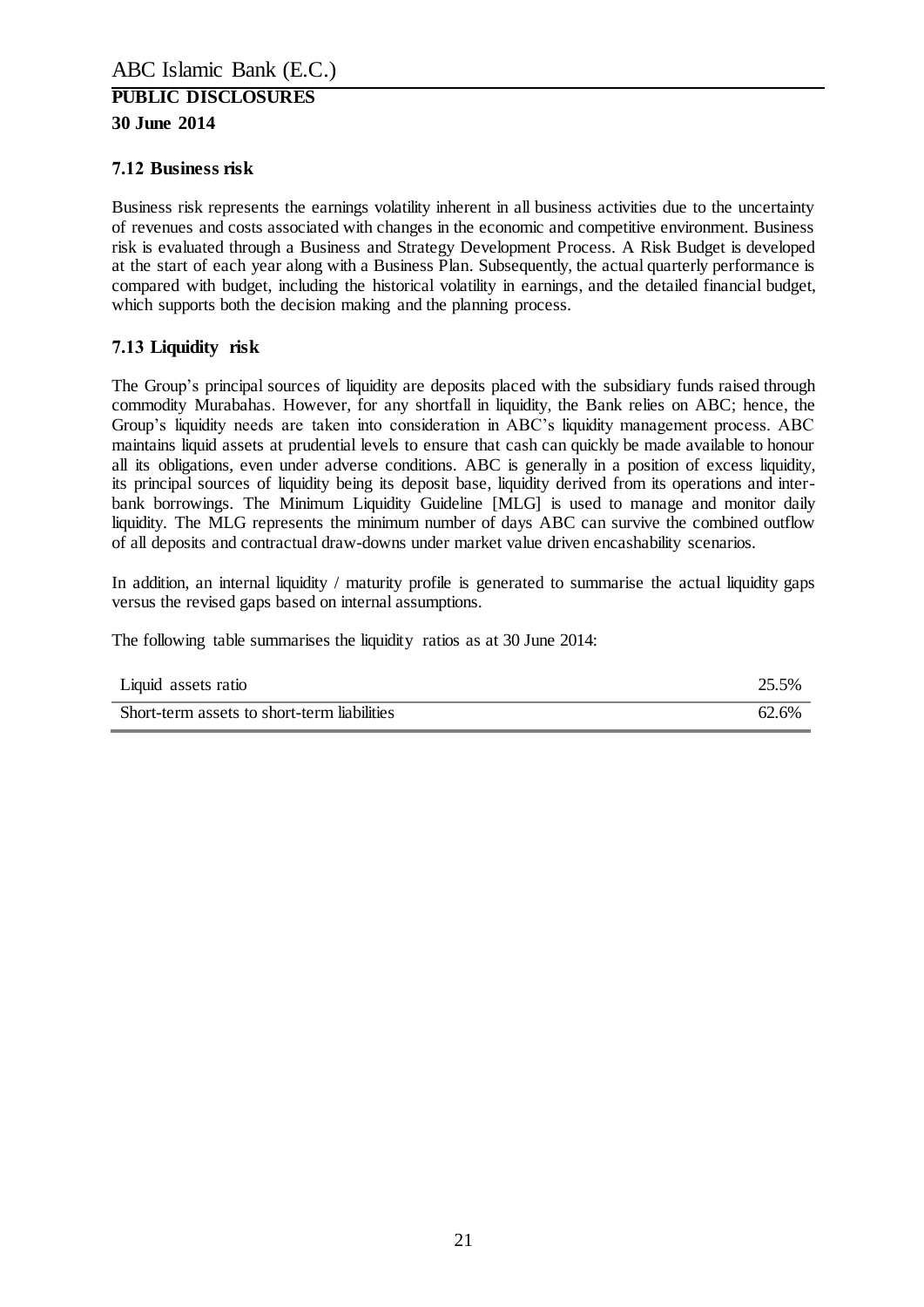## <span id="page-21-0"></span>**7.14 Operational risk**

Operational risk is defined as the risk of loss resulting from inadequate or failed internal processes or systems, or from external events. Operational risk is inherent in all business activities and can never be eliminated entirely; however, shareholder value can be preserved and enhanced by managing, mitigating and, in some cases, insuring against operational risk. To achieve this goal, ABC has developed an operational risk framework, which includes identification, measurement, management, monitoring and risk control / mitigation elements. A variety of underlying processes are being deployed across ABC including risk and control self-assessments, Key Risk Indicators [KRI], event management, new product review, approval processes and business contingency plans.

ABC intends to make operational risk transparent throughout the enterprise, to which end processes are being developed to provide for regular reporting of relevant operational risk management information to business management, senior management, the Operational Risk Committee of ABC, the BRC of ABC and the Board of Directors.

ABC's policy dictates that the operational functions of booking, recording and monitoring of transactions are carried out by staff that are independent of the individuals initiating the transactions. Each business line – including Operations, Information Technology, Human Resources, Legal  $\&$ Compliance and Financial Control - is further responsible for employing the aforementioned framework processes and control programmes to manage its operational risk within the guidelines established by the Group's policy, and to develop internal procedures that comply with these policies. To ensure that all operational risks to which the Group is exposed are adequately managed, support functions are also involved in the identification, measurement, management, monitoring and control / mitigation of operational risk, as appropriate.

### <span id="page-21-1"></span>**7.15 Legal risk**

Inadequate documentation, legal and regulatory incapacity, insufficient authority of a counterparty and contract invalidity or unenforceability are all examples of legal risk. Identification and management of this risk are the responsibilities of the Head Office Legal & Compliance Department [LCD] and are carried out through consultation with internal and external legal counsels, together with close monitoring of the litigation cases involving the Group, as well as ABC.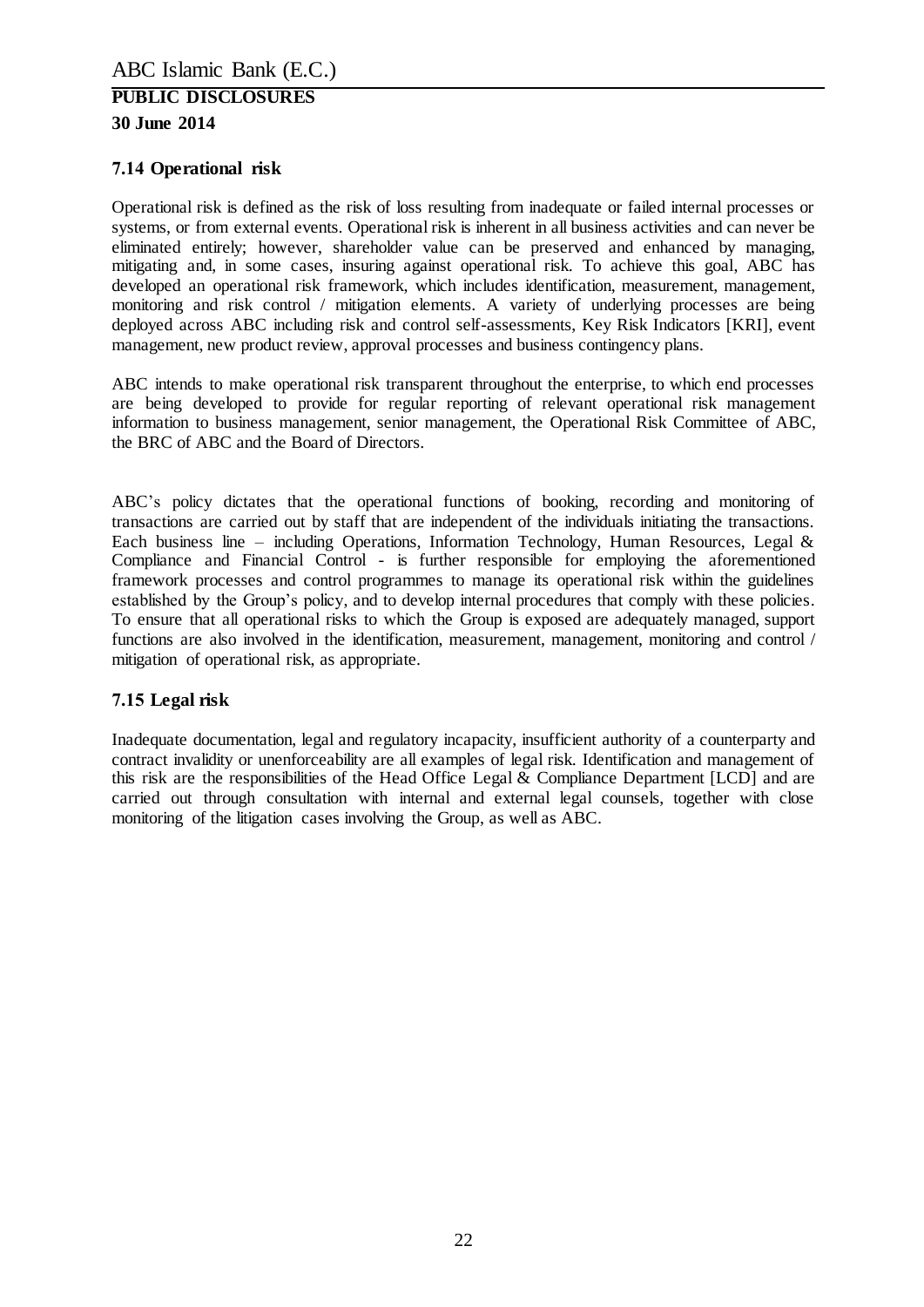# <span id="page-22-0"></span>**8. Capital management**

### **Internal Capital Adequacy Assessment Process [ICAAP]**

The Group's capital management aims to maintain an optimum level of capital to enable it to pursue strategies that build long-term shareholder value, whilst always meeting minimum regulatory ratio requirements. The diagram below illustrates this concept:



The key principles driving capital management at the Group include:

- Adequate capital is maintained as buffer for unexpected losses to protect stakeholders, i.e. shareholders and depositors; and
- Maximise return on capital and generate sustainable returns above the cost of capital.

The Group seeks to achieve the following goals by implementing an effective capital management framework:

- **Effective internal capital adequacy;**
- Meet the regulatory capital adequacy ratios and have a prudent buffer;
- Generate sufficient capital to support overall business strategy; and
- Integrate capital allocation decisions with strategic and financial planning process.

In addition, to prepare itself for compliance with the Foundation Internal Ratings-Based [FIRB] requirements, the Group has developed an ICAAP framework. The purpose of the ICAAP framework is to document the Group's structured process for the ongoing assessment of the Group's overall capital adequacy in relation to the Group's risk profile and a strategy for capital management as set out in Principle 1 of Basel II Pillar II.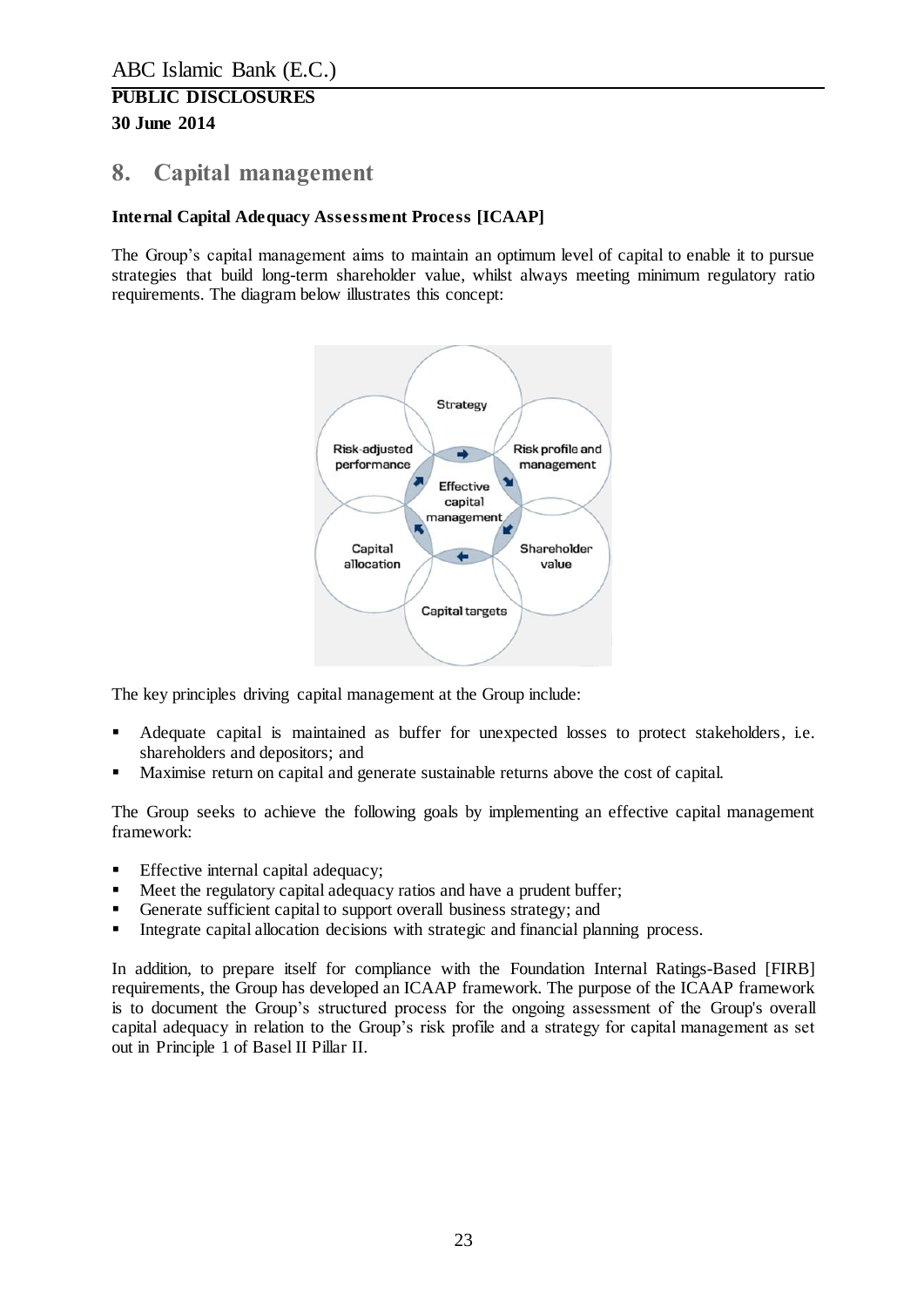This framework outlines the Group's risk strategy, capital objectives, methodology used to measure internal capital, the related assumptions underpinning the methodologies and a set of processes for capital management such as reviewing, monitoring and controlling capital usage and allocation, including:

- In January 2008, the CBB issued ICAAP guidelines for capital management. Within this framework the risk strategy as approved by the Board is incorporated, underscoring Board and senior management responsibility and oversight. The risk strategy document outlines the Group's risk appetite, capital adequacy goals and risk targets.
- The Group has an integrated approach to risk strategy and business strategy which analyses current and future capital requirements in relation to strategic objectives as part of the annual business planning process. The Business Plan is used in estimating the economic capital projections. In addition, throughout the year, as part of the process, actual usage is monitored against the projections.
- Comprehensive assessment of economic capital, i.e. credit, market and operational risks, and processes relating to other risks such as liquidity, profit rate risk in the banking book, strategic and reputational risks.
- The processes in place for monitoring, reporting and internal audit review.

The methodologies for internally estimating capital for the Group's key risks are as follows:

- **a. Credit Risk:** Assessed on the basis of FIRB Risk Weights (as set out in the table under Annexure 3 of the Basel II Accord – *Illustrative IRB Risk Weights*) for Unexpected Loss [UL]. This supports the internal estimation of Economic Capital per Business Segment and Business Unit, and aggregated at the Group level.
- **b. Market Risk:** Computed for the banking book using the Internal Model approach.
- **c. Operational Risk:** Applied on the Standardised Approach basis.

Other risks such as **Liquidity, Strategic and Reputational risks** are currently captured providing a capital buffer.

The results of the ICAAP process are subject to stress testing to take account of the breakdown of the underlying assumptions. Specific stress tests have been developed to focus on the key risks the Group faces based on its risk exposure, portfolio and strategic objectives.

The output of the ICAAP gives senior management and the Board an improved view of the risks the Group faces and the impact of these risks.

ABC has implemented an advanced Economic Capital Management System, which is now being implemented at the Bank. This tool will allow, at all levels of granularity, estimation of Economic Capital, RAROC, Sharpe Ratios, Risk Contributions, and effects of component accounts and counterparties for the effects of diversification benefits and concentration risks. This system will also allow an advanced capability for estimating economic capital under stress scenarios.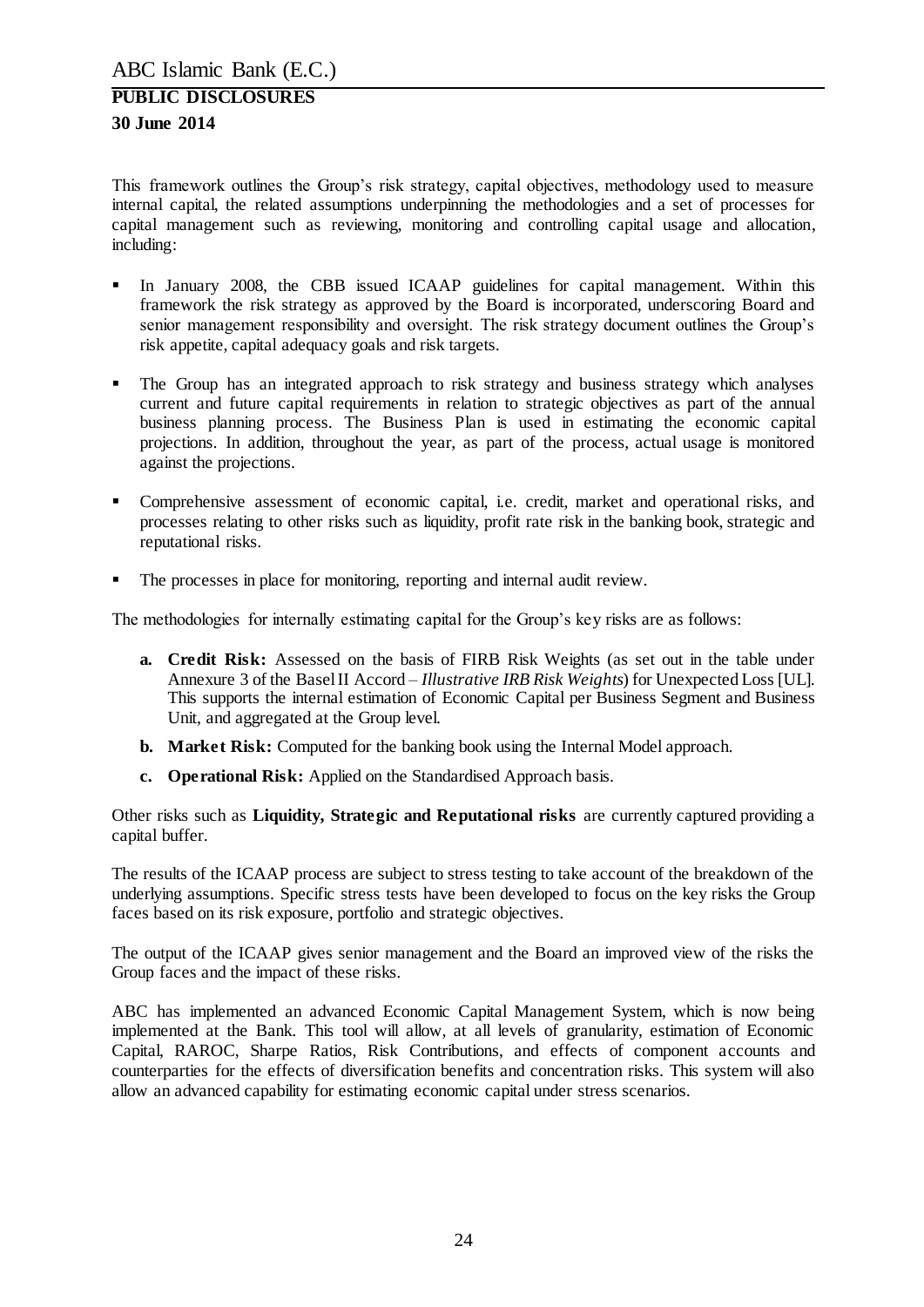#### **Supervisory Review and Evaluation Process [SERP]**

The CBB is the lead regulator for the Group and sets and monitors capital requirements on both a consolidated and solo basis. The CBB requires each Bahrain-based bank or banking group to maintain a minimum ratio of total capital to risk-weighted assets of 12%, taking into account both on and off-Balance sheet transactions. However, under the SERP guidelines, the CBB would also make an individual risk profile assessment of all banks and, instead of applying a standard minimum capital adequacy requirement, the supervisor may allow a lower capital adequacy ratio in excess of 8% for a bank with sound risk management capabilities. The CBB initiated this assessment process in the first quarter of 2008. The Group's capital management strategy is to currently maintain a buffer over the 12% minimum regulatory capital requirement while enhancing its risk management and risk control infrastructure. This would ultimately allow the Group to achieve a successful assessment and pursue possible lower capital requirements from the CBB. At the same time, senior management strongly believes in the economic value of capital and is committed to maximise intrinsic value for all stakeholders.

# <span id="page-24-0"></span>**9 Other disclosures**

#### <span id="page-24-1"></span>**9.1 Related party transactions**

Related parties represent associated companies, major shareholders, directors and key management personnel of the Group and entities controlled, jointly controlled or significantly influenced by such parties. Pricing policies and terms of these transactions are approved by the Group's senior management and are at arm's length basis.

#### **a. Exposures to related parties**

#### *US\$ thousands*

| Claims on shareholders                    | 109,382 |
|-------------------------------------------|---------|
| Claims on Directors and senior management | 728     |
| Claims on staff                           | 81      |

#### **b. Liabilities to related parties**

#### *US\$ thousands*

| Connected deposits | 821,828 |
|--------------------|---------|

#### **c. Income and expenses arising from dealing with related parties**

#### *US\$ thousands*

| Income from Murabaha receivables | 34    |
|----------------------------------|-------|
| Profit on Murabaha payables      | 2,334 |
| Fees paid to ABC (B.S.C.)        | 177   |
| Charges by ABC (B.S.C.)          | 350   |
| Board remuneration               | 72    |
| Shari'a Supervisory Board        | 45    |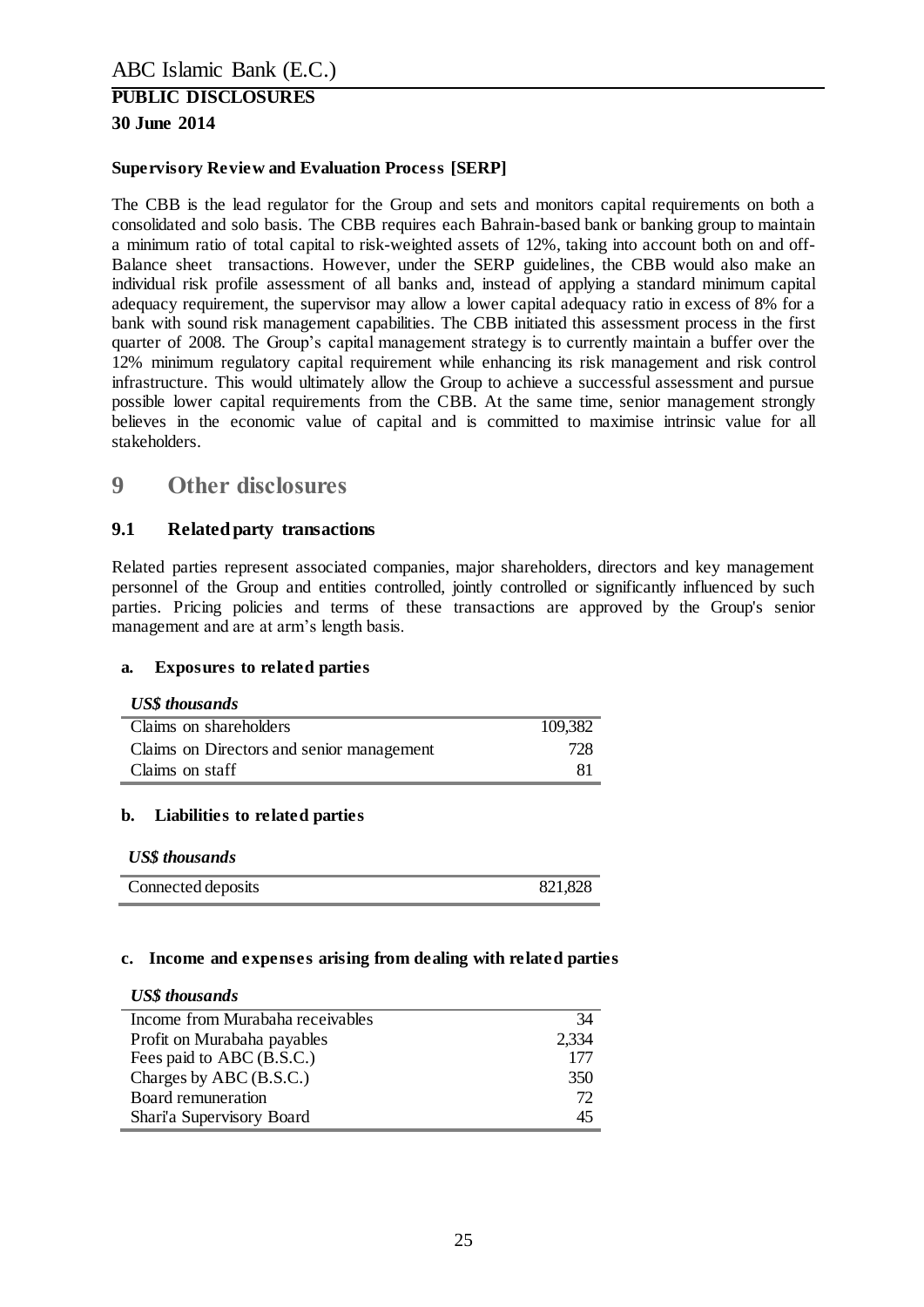#### <span id="page-25-0"></span>**9.2 Ageing analysis of non-performing / impaired Islamic financing and securities**

In accordance with the guidelines issued by the CBB, credit facilities are placed on non-accrual status and profit suspended when either principal or profit is overdue by 90 days, whereupon profit credited to income is reversed. Following an assessment of impairment, specific provision is established if there is objective evidence that a credit facility is impaired.

An ageing analysis of all non-performing Islamic financing facilities on non-accrual basis, together with their related provisions, is as follows:

#### **Islamic financing**

*US\$ thousands*

| US\$ thousanas |            |                          |                |  |  |  |  |
|----------------|------------|--------------------------|----------------|--|--|--|--|
|                | Principal* | <b>Provisions</b>        | Net book value |  |  |  |  |
|                |            |                          |                |  |  |  |  |
| Over 3 years   | 33,460     | $\overline{\phantom{0}}$ | 33.460         |  |  |  |  |
| <b>Total</b>   | 33,460     |                          | 33,460         |  |  |  |  |

\* Carrying values of US\$ 33,460 thousand have been guaranteed by ABC. All non-performing financing facilities are from GCC countries. The industry sector analysis of the non-performing facilities of US\$ 29,391 thousand is in the trading sector and US\$ 4,069 thousand in the financial institution sector.

#### **Securities**

The Group has specific impairment provisions of US\$ 13,131 thousand on its securities portfolio, all of the securities are from GCC countries.

#### <span id="page-25-1"></span>**9.3 Restructured assets**

As of 30 June 2014, there were no financial assets whose terms were renegotiated during the period.

#### <span id="page-25-2"></span>**9.4 Assets sold under recourse agreements**

The Group has not entered into any recourse agreement during the period ended 30 June 2014.

#### <span id="page-25-3"></span>**9.5 Movement in specific and collective impairment provisions**

|                            | Specific provision for |  |  |  |
|----------------------------|------------------------|--|--|--|
| US\$ thousands             | securities             |  |  |  |
| As at 1 January 2014       | 13.131                 |  |  |  |
| Additional provisions made |                        |  |  |  |
| As at 30 June 2014         | 13,131                 |  |  |  |

#### <span id="page-25-4"></span>**9.6 Industry sector analysis of the specific impairment provisions charges**

Impairment of US\$ 4,631 thousand is in the financial institution sector and US\$ 8,500 thousand in the construction and real estate sector.